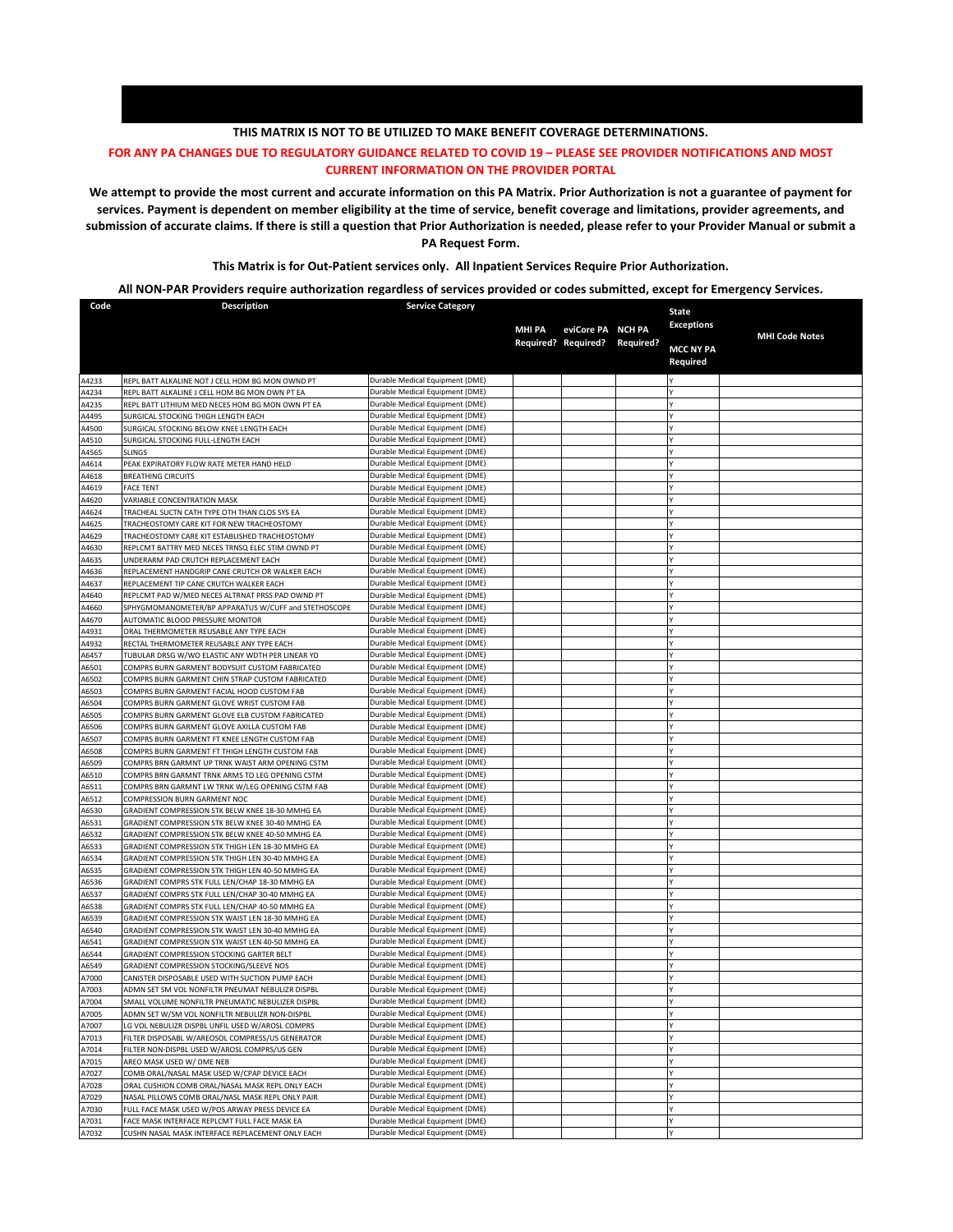| A7033 | PILLW NASL CANNULA TYPE INTERFCE REPL ONLY PAIR            | Durable Medical Equipment (DME) |  |   |  |
|-------|------------------------------------------------------------|---------------------------------|--|---|--|
| A7034 | NASL INTRFCE POS ARWAY PRSS DEVC W/WO HEAD STRAP           | Durable Medical Equipment (DME) |  |   |  |
| A7035 | HEADGEAR USED W/POSITIVE AIRWAY PRESSURE DEVICE            | Durable Medical Equipment (DME) |  |   |  |
| A7036 | CHINSTRAP USED W/POSITIVE AIRWAY PRESSURE DEVICE           | Durable Medical Equipment (DME) |  |   |  |
| A7037 | TUBING USED WITH POSITIVE AIRWAY PRESSURE DEVICE           | Durable Medical Equipment (DME) |  |   |  |
| A7039 | FILTER NON DISPBL USED W/POS ARWAY PRESS DEVICE            | Durable Medical Equipment (DME) |  |   |  |
| A7045 | EXHALATION PORT W/WO SWIVEL REPLACEMENT ONLY               | Durable Medical Equipment (DME) |  |   |  |
| A7522 | TRACHEOST/LARYNGECT TUBE STNLESS STEEL/EQUAL EA            | Durable Medical Equipment (DME) |  |   |  |
| A7524 | TRACHEOSTOMA STENT/STUD/BUTTON EACH                        | Durable Medical Equipment (DME) |  |   |  |
| A7525 | TRACHEOSTOMY MASK EACH                                     | Durable Medical Equipment (DME) |  |   |  |
| A8000 | HELMET PROTECTVE SOFT PREFAB COMPONENT ACCSSRIES           | Durable Medical Equipment (DME) |  |   |  |
| A8001 | HELMET PROTECTVE HARD PREFAB COMPONENT ACCSSRIES           | Durable Medical Equipment (DME) |  |   |  |
| A8002 | HELMET PROTECTIVE SOFT CUSTOM FAB COMP ACCSSRIES           | Durable Medical Equipment (DME) |  |   |  |
| A8003 | HELMET PROTECTIVE HARD CUSTOM FAB COMP ACCSSRIES           | Durable Medical Equipment (DME) |  |   |  |
| A8004 | SOFT INTERFACE FOR HELMET REPLACEMENT ONLY                 | Durable Medical Equipment (DME) |  |   |  |
|       |                                                            |                                 |  |   |  |
| A9275 | HOME GLUCOSE DISPBL MONITOR INCLUDES TEST STRIPS           | Durable Medical Equipment (DME) |  |   |  |
| A9276 | SENSOR; INVSV DISP INTRSTL CONT GLU MON SYS 1U Equal to 1D | Durable Medical Equipment (DME) |  |   |  |
| A9277 | TRANSMITTER: EXT INTERSTITIAL CONT GLU MON SYS             | Durable Medical Equipment (DME) |  |   |  |
| A9278 | RECEIVER MON; EXT INTERSTITIAL CONT GLU MON SYS            | Durable Medical Equipment (DME) |  |   |  |
| A9282 | WIG ANY TYPE EACH                                          | Durable Medical Equipment (DME) |  |   |  |
| E0100 | CANE INCL CANES ALL MATERIAL ADJUSTBLE/FIX W/TIP           | Durable Medical Equipment (DME) |  | N |  |
| E0147 | WALKER HEAVY DUTY MX BRAKE SYS VARIBLE WHL RSIST           | Durable Medical Equipment (DME) |  |   |  |
| E0163 | COMMODE CHAIR MOBILE OR STATIONARY W/FIXED ARMS            | Durable Medical Equipment (DME) |  |   |  |
| E0165 | COMMODE CHAIR MOBILE/STATIONARY W/DETACHBLE ARMS           | Durable Medical Equipment (DME) |  |   |  |
| E0181 | PWR PRESSURE REDUCING MATTRESS OVERLY/PAD PUMP             | Durable Medical Equipment (DME) |  |   |  |
| E0182 | PUMP ALTERNATING PRESSURE PAD REPLACEMENT ONLY             | Durable Medical Equipment (DME) |  |   |  |
| E0186 | AIR PRESSURE MATTRESS                                      | Durable Medical Equipment (DME) |  |   |  |
| E0187 | WATER PRESSURE MATTRESS                                    | Durable Medical Equipment (DME) |  |   |  |
| E0190 | POSITIONING CUSH/PILLOW/WEDGE INCL ALL COMPONENT           | Durable Medical Equipment (DME) |  |   |  |
| E0196 | <b>GEL PRESSURE MATTRESS</b>                               | Durable Medical Equipment (DME) |  |   |  |
| E0235 | PARAFFIN BATH UNIT PORTABLE                                | Durable Medical Equipment (DME) |  |   |  |
| E0240 | BATH/SHOWER CHAIR W/WO WHEELS ANY SIZE                     | Durable Medical Equipment (DME) |  |   |  |
| E0241 | BATHTUB WALL RAIL EACH                                     | Durable Medical Equipment (DME) |  |   |  |
| E0243 | TOILET RAIL EACH                                           | Durable Medical Equipment (DME) |  |   |  |
| E0244 | RAISED TOILET SEAT                                         |                                 |  |   |  |
|       |                                                            | Durable Medical Equipment (DME) |  |   |  |
| E0245 | TUB STOOL OR BENCH                                         | Durable Medical Equipment (DME) |  |   |  |
| E0246 | TRANSFER TUB RAIL ATTACHMENT                               | Durable Medical Equipment (DME) |  |   |  |
| E0247 | TRANSFER BENCH TUB/TOILET W/WO COMMODE OPENING             | Durable Medical Equipment (DME) |  |   |  |
| E0248 | TRNSF BENCH HEVY DUTY TUB/TOILET W/WO COMMODE OP           | Durable Medical Equipment (DME) |  |   |  |
| E0251 | HOSP BED FIX HT W/ANY TYPE SIDE RAIL W/O MATTRSS           | Durable Medical Equipment (DME) |  |   |  |
| E0256 | HOS BED VARIBL HT ANY TYPE SIDE RAIL W/O MATTRSS           | Durable Medical Equipment (DME) |  |   |  |
| E0261 | HOS BED SEMI-ELEC ANY TYPE SIDE RAIL W/O MATTRSS           | Durable Medical Equipment (DME) |  |   |  |
| E0265 | HOSPITAL BED TOTAL ELECTRIC W/MATRESS W/RAILS              | Durable Medical Equipment (DME) |  |   |  |
| E0266 | HOS BED TOT ELEC ANY TYPE SIDE RAIL W/O MATTRSS            | Durable Medical Equipment (DME) |  |   |  |
|       |                                                            |                                 |  |   |  |
| E0274 | <b>OVER-BED TABLE</b>                                      | Durable Medical Equipment (DME) |  |   |  |
| E0277 | POWERED PRESSURE-REDUCING AIR MATTRESS                     | Durable Medical Equipment (DME) |  |   |  |
| E0301 | HOS BED HEVY DUTY XTRA WIDE W/WT CAPACTY GT 350 PDS        | Durable Medical Equipment (DME) |  |   |  |
| E0302 | HOS BED XTRA HEVY DUTY WT CAP GT 600 PDS W/O MTTRSS        |                                 |  |   |  |
|       |                                                            | Durable Medical Equipment (DME) |  |   |  |
| E0303 | HOSPITAL BED HEAVY DUTY EXTRA WIDE W/ MATRESS              | Durable Medical Equipment (DME) |  |   |  |
| E0305 | BEDSIDE RAILS HALF-LENGTH                                  | Durable Medical Equipment (DME) |  |   |  |
| E0316 | SFTY ENCLOS FRME/CANOPY USE W/HOSP BED ANY TYPE            | Durable Medical Equipment (DME) |  |   |  |
| E0371 | NONPWR ADV PRSS RDUC OVRLAY MATTRSS STD LEN AND WDTH       | Durable Medical Equipment (DME) |  |   |  |
| E0372 | PWR AIR OVRLAY MATTRSS STD MATTRSS LENGTH AND WIDTH        | Durable Medical Equipment (DME) |  |   |  |
| E0373 | NONPOWERED ADVANCD PRESSURE REDUCING MATTRESS              | Durable Medical Equipment (DME) |  |   |  |
| E0445 | OXIMETER DEVICE MSR BLD O2 LEVLS NON-INVASV                | Durable Medical Equipment (DME) |  |   |  |
| E0470 | RESP ASST DEVC BI-LEVL PRSS CAPABILITY W/O BACKU           | Durable Medical Equipment (DME) |  |   |  |
| E0471 | RESP ASST DEVC BI-LEVL PRSS CAPABILITY W/BACK-UP           | Durable Medical Equipment (DME) |  |   |  |
| E0472 | RESP ASST DEVC BI-LEVL PRSS CAPABILITY W/BACKUP            | Durable Medical Equipment (DME) |  |   |  |
| E0480 | PERCUSSOR ELECTRIC OR PNEUMATIC HOME MODEL                 | Durable Medical Equipment (DME) |  |   |  |
| E0482 | COUGH STIM DEVICE ALTRNAT POS AND NEG ARWAY PRESS          | Durable Medical Equipment (DME) |  |   |  |
| E0483 | HIGH FREQUENCY CHEST WALL OSCILLATION SYSTEM EA            | Durable Medical Equipment (DME) |  |   |  |
| E0550 | HUMDIFIR DURBLE EXT SUPLMNTL DUR IPPB TX/O2 DEL            | Durable Medical Equipment (DME) |  |   |  |
| E0565 | COMPRS AIR PWR EQP NOT SLF-CONTAIND/CYL DRIVN              | Durable Medical Equipment (DME) |  |   |  |
| E0570 | NEBULIZER WITH COMPRESSOR                                  | Durable Medical Equipment (DME) |  |   |  |
| E0600 | RESP SUCTION PUMP HOME MODEL PRTBLE/STATION ELEC           | Durable Medical Equipment (DME) |  |   |  |
| E0601 | CONTINUOUS POSITIVE AIRWAY PRESSURE DEVICE                 | Durable Medical Equipment (DME) |  |   |  |
| E0604 | BREAST PUMP HEVY DUTY HOSP GRADE PISTON OP                 | Durable Medical Equipment (DME) |  |   |  |
| E0607 |                                                            |                                 |  |   |  |
|       | HOME BLOOD GLUCOSE MONITOR                                 | Durable Medical Equipment (DME) |  |   |  |
| E0630 | PATIENT LIFT HYDRAULIC/MECH INCL SEAT SLING/PAD            | Durable Medical Equipment (DME) |  |   |  |
| E0637 | COMB SIT STAND FRAME/TABLE SYS SEATLIFT FEATURE            | Durable Medical Equipment (DME) |  |   |  |
| E0638 | STANDING FRAME/TABLE SYS ONE POSITION ANY SZ               | Durable Medical Equipment (DME) |  |   |  |
| E0651 | PNEUMATIC COMPRES SEGMENTAL HOME WO/CAL PRESS              | Durable Medical Equipment (DME) |  |   |  |
| E0667 | SEGMENTAL PNEUMATIC APPLIANCE FULL LEG                     | Durable Medical Equipment (DME) |  |   |  |
| E0781 | AMB INFUS PUMP 1/MX CHANNL W/ADMN EQP WORN BY PT           | Durable Medical Equipment (DME) |  |   |  |
| E0784 | EXTERNAL AMBULATORY INFUSION PUMP INSULIN                  | Durable Medical Equipment (DME) |  |   |  |
| E0791 | PARNTRAL INFUS PUMP STATIONRY SINGLE/MULTICHANEL           | Durable Medical Equipment (DME) |  |   |  |
| E0910 | TRAPEZ BAR KNOWN AS PT HLPR ATTCH BED W/GRAB BAR           | Durable Medical Equipment (DME) |  |   |  |
| E0911 | TRAPEZ BAR HEVY DUTY PT WT GT 250 LBS BED GRAB BAR         | Durable Medical Equipment (DME) |  |   |  |
| E0912 | TRAPEZ BAR HEVY DUTY PT WT GT 250 LBS FREE STAND           | Durable Medical Equipment (DME) |  |   |  |
| E0940 | TRAPEZE BAR FREESTANDING COMPLETE WITH GRAB BAR            | Durable Medical Equipment (DME) |  |   |  |
| E0946 | FRACTURE FRAME DUAL W/CROSS BARS ATTACHED TO BED           | Durable Medical Equipment (DME) |  |   |  |
| E0958 | MANUAL WHLCHAIR ACCESS 1-ARM DRIVE ATTACHMENT EA           | Durable Medical Equipment (DME) |  |   |  |
| E1012 | WC ACCSS PWR SEAT SYS CNTR MNT PWR ELEV LEG EA             | Durable Medical Equipment (DME) |  |   |  |
| E1225 | WHLCHAIR ACCESS MANUAL SEMIRECLINING BACK EACH             | Durable Medical Equipment (DME) |  |   |  |
| E1228 | SPECIAL BACK HEIGHT FOR WHEELCHAIR                         | Durable Medical Equipment (DME) |  |   |  |
| E2100 | BLD GLU MONITOR W/INTEGRATED VOICE SYNTHESIZER             | Durable Medical Equipment (DME) |  |   |  |
| E2358 | PWR WC ACCESS GRP 34 NONSEALED LEAD ACID BATT EA           | Durable Medical Equipment (DME) |  |   |  |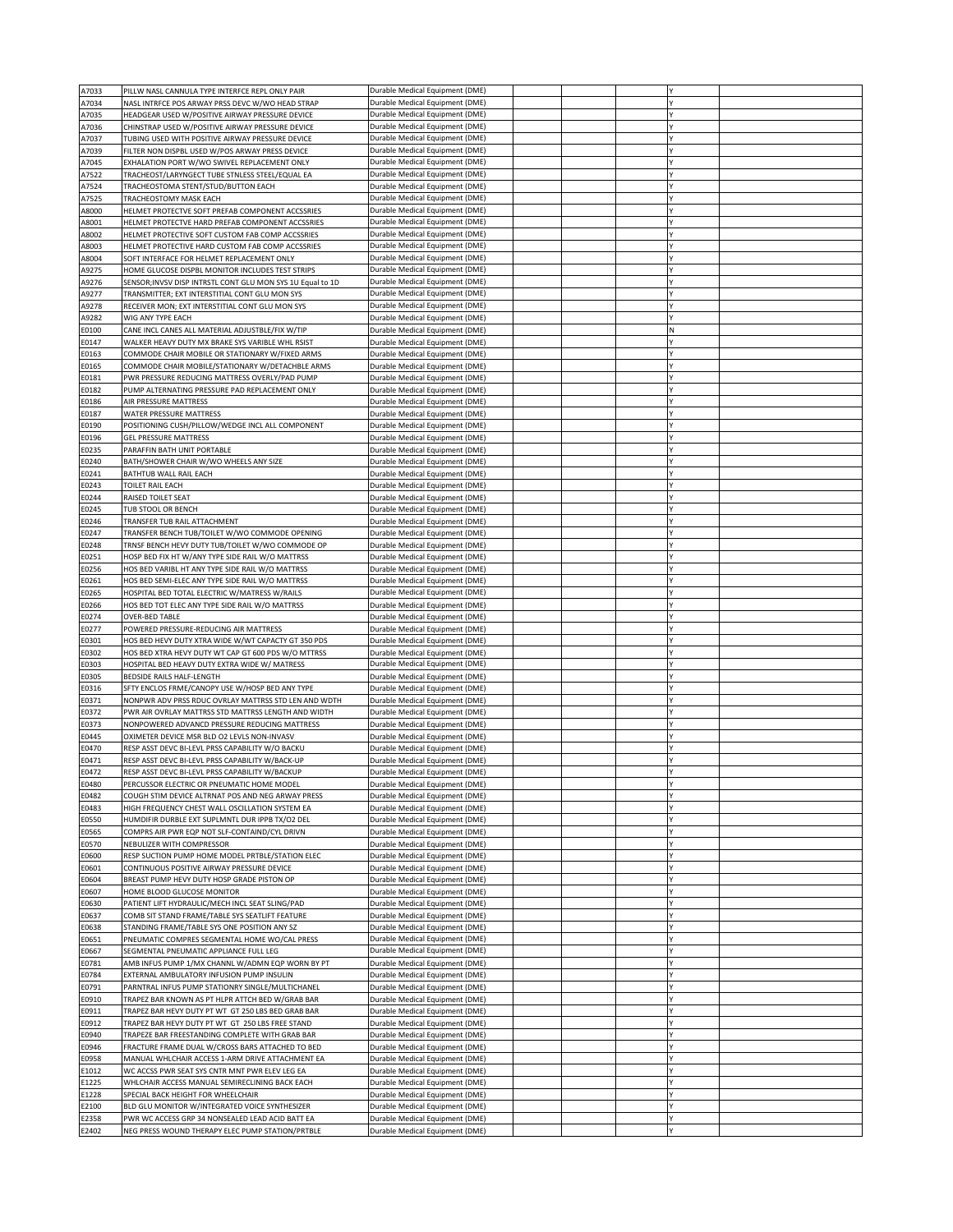| E2609          | CUSTOM FABRICATED WHEELCHAIR SEAT CUSHION SIZE                                                           | Durable Medical Equipment (DME)                                    |  |  |  |
|----------------|----------------------------------------------------------------------------------------------------------|--------------------------------------------------------------------|--|--|--|
| E2617          | CSTM FAB WC BACK CUSHN ANY SZ ANY MOUNT HARDWARE                                                         | Durable Medical Equipment (DME)                                    |  |  |  |
| K0001          | STANDARD WHEELCHAIR                                                                                      | Durable Medical Equipment (DME)                                    |  |  |  |
| K0002          | STANDARD HEMI WHEELCHAIR                                                                                 | Durable Medical Equipment (DME)                                    |  |  |  |
| K0003          | LIGHTWEIGHT WHEELCHAIR                                                                                   | Durable Medical Equipment (DME)                                    |  |  |  |
| K0004          | HIGH STRENGTH LIGHTWEIGHT WHEELCHAIR                                                                     | Durable Medical Equipment (DME)                                    |  |  |  |
| K0006          | HEAVY-DUTY WHEELCHAIR                                                                                    | Durable Medical Equipment (DME)                                    |  |  |  |
| K0007          | EXTRA HEAVY-DUTY WHEELCHAIR                                                                              | Durable Medical Equipment (DME)                                    |  |  |  |
| K0009          | OTHER MANUAL WHEELCHAIR/BASE                                                                             | Durable Medical Equipment (DME)                                    |  |  |  |
| K0606          | AUTO EXT DEFIB W/INTGR ECG ANALY GARMENT TYPE                                                            | Durable Medical Equipment (DME)                                    |  |  |  |
| K0812          | POWER OPERATED VEHICLE NOT OTHERWISE CLASSIFIED                                                          | Durable Medical Equipment (DME)                                    |  |  |  |
| K0813          | PWR WC GRP 1 STD PORT SLING SEAT PT TO 300 LBS                                                           | Durable Medical Equipment (DME)                                    |  |  |  |
| K0814          | PWR WC GRP 1 STD PORT CAPT CHAIR PT TO 300 LBS                                                           | Durable Medical Equipment (DME)                                    |  |  |  |
| K0815          | PWR WC GRP 1 STD SLING SEAT PT UP TO and Equal to 300 L                                                  | Durable Medical Equipment (DME)                                    |  |  |  |
| K0816          | PWR WC GRP 1 STD CAPTAINS CHAIR PT TO and Equal to 300 L                                                 | Durable Medical Equipment (DME)                                    |  |  |  |
| K0820          | PWR WC GRP 2 STD PORT SLING SEAT PT TO and Equal to 300                                                  | Durable Medical Equipment (DME)                                    |  |  |  |
| K0821          | PWR WC GRP 2 STD PORT CAPT CHAIR PT TO and Equal to 300                                                  | Durable Medical Equipment (DME)                                    |  |  |  |
| K0822          | PWR WC GRP 2 STD SLING SEAT PT TO and Equal to 300 LBS                                                   | Durable Medical Equipment (DME)                                    |  |  |  |
| K0823          | PWR WC GRP 2 STD CAPTAINS CHAIR PT TO and Equal to 300 L                                                 | Durable Medical Equipment (DME)                                    |  |  |  |
| K0824          | PWR WC GRP 2 HEVY DUTY SLING SEAT PT 301-450 LBS                                                         | Durable Medical Equipment (DME)                                    |  |  |  |
| K0825          | PWR WC GRP 2 HEVY DUTY CAPT CHAIR PT 301-450 LBS                                                         | Durable Medical Equipment (DME)                                    |  |  |  |
| K0826          | PWR WC GRP 2 VRY HVY DTY SLNG SEAT PT 451-600 LB                                                         | Durable Medical Equipment (DME)                                    |  |  |  |
| K0827<br>K0828 | PWR WC GRP 2 VRY HVY DTY CAPT CHR PT 451-600 LBS<br>PWR WC GRP 2 XTRA HVY DUTY SLING SEAT PT 601LB OR GT | Durable Medical Equipment (DME)<br>Durable Medical Equipment (DME) |  |  |  |
| K0829          | PWR WC GRP 2 XTRA HVY DUTY CHAIR PT 601 LBS OR GT                                                        | Durable Medical Equipment (DME)                                    |  |  |  |
| K0835          | PWR WC GRP 2 STD 1 PWR SLING SEAT PT TO 300 LBS                                                          | Durable Medical Equipment (DME)                                    |  |  |  |
| K0836          | PWR WC GRP 2 STD 1 PWR CAPT CHAIR PT TO 300 LBS                                                          | Durable Medical Equipment (DME)                                    |  |  |  |
| K0837          | PWR WC GRP 2 HVY 1 PWR SLING SEAT PT 301-450 LBS                                                         | Durable Medical Equipment (DME)                                    |  |  |  |
| K0838          | PWR WC GRP 2 HVY 1 PWR CAPT CHAIR PT 301-450 LBS                                                         | Durable Medical Equipment (DME)                                    |  |  |  |
| K0839          | PWR WC GRP 2 VRY HVY 1 PWR SLING PT 451-600 LBS                                                          | Durable Medical Equipment (DME)                                    |  |  |  |
| K0840          | PWR WC GRP 2 XTRA HVY 1 PWR SLING PT 601 LBS OR GT                                                       | Durable Medical Equipment (DME)                                    |  |  |  |
| K0841          | PWR WC GRP 2 MX PWR SLING SEAT PT TO and Equal to 300 LB                                                 | Durable Medical Equipment (DME)                                    |  |  |  |
| K0842          | PWR WC GRP 2 STD MX PWR CAPT CHR PT TO and Equal to 300                                                  | Durable Medical Equipment (DME)                                    |  |  |  |
| K0843          | PWR WC GRP 2 HVY MX PWR SLNG SEAT PT 301-450 LBS                                                         | Durable Medical Equipment (DME)                                    |  |  |  |
| K0848          | PWR WC GRP 3 STD SLING SEAT PT TO and Equal to 300 LBS                                                   | Durable Medical Equipment (DME)                                    |  |  |  |
| K0849          | PWR WC GRP 3 STD CAPTAIN CHAIR PT TO and Equal to 300                                                    | Durable Medical Equipment (DME)                                    |  |  |  |
| K0850          | PWR WC GRP 3 HVY DUTY SLING SEAT PT 301-450 LBS                                                          | Durable Medical Equipment (DME)                                    |  |  |  |
| K0851          | PWR WC GRP 3 HVY DUTY CAPT CHAIR PT 301-450 LBS                                                          | Durable Medical Equipment (DME)                                    |  |  |  |
| K0852          | PWR WC GRP 3 V HVY DUTY SLING SEAT PT 451-600 LB                                                         | Durable Medical Equipment (DME)                                    |  |  |  |
| K0853          | PWR WC GRP 3 HVY DUTY CAPT CHAIR PT 451-600 LBS                                                          | Durable Medical Equipment (DME)                                    |  |  |  |
| K0854          | PWR WC GRP 3 XTRA HVY DTY SLNG SEAT PT 601 LBS OR GT                                                     | Durable Medical Equipment (DME)                                    |  |  |  |
| K0855          | PWR WC GRP 3X HVY DTY CHR PT WT CAP 601 LB OR GT                                                         | Durable Medical Equipment (DME)                                    |  |  |  |
| K0856          | PWR WC GRP 3 STD 1 PWR SLING SEAT PT TO and Equal to 300                                                 | Durable Medical Equipment (DME)                                    |  |  |  |
| K0857          | PWR WC GRP 3 STD 1 PWR CAPT CHAIR PT TO and Equal to 300                                                 | Durable Medical Equipment (DME)                                    |  |  |  |
| K0858          | PWR WC GRP 3 HD 1 PWR SLING SEAT PT 301-450 LBS                                                          | Durable Medical Equipment (DME)                                    |  |  |  |
| K0859          | PWR WC GRP 3 HD 1 PWR CAPT CHAIR PT 301-450 LBS                                                          | Durable Medical Equipment (DME)                                    |  |  |  |
| K0860          | PWR WC GRP 3 V HD 1 PWR SLING SEAT PT 451-600 LB                                                         | Durable Medical Equipment (DME)                                    |  |  |  |
| K0861          | PWR WC GRP 3 STD MX PWR SLNG SEAT PT TO and Equal to 300                                                 | Durable Medical Equipment (DME)                                    |  |  |  |
| K0862          | PWR WC GRP 3 HD MX PWR SLING SEAT PT 301-450 LBS                                                         | Durable Medical Equipment (DME)                                    |  |  |  |
| K0863          | PWR WC GRP 3 V HD MX PWR SLNG SEAT PT 451-600 LB                                                         | Durable Medical Equipment (DME)                                    |  |  |  |
| K0864          | PWR WC GRP 3 XTR HD MX PWR SLNG SEAT PT 601 LB OR GT                                                     | Durable Medical Equipment (DME)                                    |  |  |  |
| K0868          | PWR WC GRP 4 STD SLING SEAT PT TO and Equal to 300 LBS                                                   | Durable Medical Equipment (DME)                                    |  |  |  |
| K0869          | PWR WC GRP 4 STD CAPTAIN CHAIR PT TO and Equal to 300                                                    | Durable Medical Equipment (DME)                                    |  |  |  |
| K0870          | PWR WC GRP 4 HVY DUTY SLING SEAT PT 301-450 LBS<br>PWR WC GRP 4 V HVY DUTY SLING SEAT PT 451-600 LB      | Durable Medical Equipment (DME)                                    |  |  |  |
| K0871          | PWR WC GRP 4 STD 1 PWR SLING SEAT PT TO and Equal to 300                                                 | Durable Medical Equipment (DME)                                    |  |  |  |
| K0877<br>K0878 | PWR WC GRP 4 STD 1 PWR CAPT CHAIR PT TO and Equal to 300                                                 | Durable Medical Equipment (DME)<br>Durable Medical Equipment (DME) |  |  |  |
| K0879          | PWR WC GRP 4 HD 1 PWR SLING SEAT PT 301-450 LBS                                                          | Durable Medical Equipment (DME)                                    |  |  |  |
| <b>K0880</b>   | PWR WC GRP 4 V HD 1 PWR SLING SEAT PT 451-600 LB                                                         | Durable Medical Equipment (DME)                                    |  |  |  |
| K0884          | PWR WC GRP 4 STD MX PWR SLNG SEAT PT TO and Equal to 300                                                 | Durable Medical Equipment (DME)                                    |  |  |  |
| K0885          | PWR WC GRP 4 STD MX PWR CAPT CHR PT TO and Equal to 300                                                  | Durable Medical Equipment (DME)                                    |  |  |  |
| K0886          | PWR WC GRP 4 HD MX PWR SLING SEAT PT 301-450 LBS                                                         | Durable Medical Equipment (DME)                                    |  |  |  |
| K0890          | PWR WC GRP 5 PED 1 PWR SLING SEAT PT TO and Equal to 125                                                 | Durable Medical Equipment (DME)                                    |  |  |  |
| K0891          | PWR WC GRP 5 PED MX PWR SLNG SEAT PT TO and Equal to 125                                                 | Durable Medical Equipment (DME)                                    |  |  |  |
| L4360          | WALK BOOT PNEUMAT&/VAC PREFAB CUSTM                                                                      | Durable Medical Equipment (DME)                                    |  |  |  |
| L5848          | KNEE-SHIN SYSTEM HYDRAULIC STANCE DAMPENING                                                              | Durable Medical Equipment (DME)                                    |  |  |  |
| L8509          | TRACH-ESOPHAGEAL VOICE PROSTHESIS INSERTED PR                                                            | Durable Medical Equipment (DME)                                    |  |  |  |
| V5030          | HEARING AID MONAURAL BODY WORN AIR CONDUCTION                                                            | Durable Medical Equipment (DME)                                    |  |  |  |
| V5040          | HEARING AID MONAURAL BODY WORN BONE CONDUCTION                                                           | Durable Medical Equipment (DME)                                    |  |  |  |
| V5050          | HEARING AID MONAURAL IN THE EAR                                                                          | Durable Medical Equipment (DME)                                    |  |  |  |
| V5060          | HEARING AID MONAURAL BEHIND THE EAR                                                                      | Durable Medical Equipment (DME)                                    |  |  |  |
| V5070          | <b>GLASSES AIR CONDUCTION</b>                                                                            | Durable Medical Equipment (DME)                                    |  |  |  |
| V5080          | <b>GLASSES BONE CONDUCTION</b>                                                                           | Durable Medical Equipment (DME)                                    |  |  |  |
| V5120          | <b>BINAURAL BODY</b>                                                                                     | Durable Medical Equipment (DME)                                    |  |  |  |
| V5130          | <b>BINAURAL IN THE EAR</b>                                                                               | Durable Medical Equipment (DME)                                    |  |  |  |
| V5140          | <b>BINAURAL BEHIND THE EAR</b>                                                                           | Durable Medical Equipment (DME)                                    |  |  |  |
| V5150          | <b>BINAURAL GLASSES</b>                                                                                  | Durable Medical Equipment (DME)                                    |  |  |  |
| V5171          | HEARING AID CONTRALAT ROUT DEVICE MONAURAL ITE                                                           | Durable Medical Equipment (DME)                                    |  |  |  |
| V5181          | HEARING AID CONTRALATERAL ROUT DVC MONAURAL BTE                                                          | Durable Medical Equipment (DME)<br>Durable Medical Equipment (DME) |  |  |  |
| V5190<br>V5211 | HEARING AID CONTRALATERAL RTE MONAURAL GLASSES<br>HEARING AID CONTRALAT ROUT SYS BINAURAL ITE/ITE        | Durable Medical Equipment (DME)                                    |  |  |  |
| V5213          | HEARING AID CONTRALAT ROUT SYS BINAURAL ITE/BTE                                                          | Durable Medical Equipment (DME)                                    |  |  |  |
| V5221          | HEARING AID CONTRALAT ROUT SYS BINAURAL BTE/BTE                                                          | Durable Medical Equipment (DME)                                    |  |  |  |
| V5230          | HEARING AID CONTRALAT RTE SYS BINAURAL GLASSES                                                           | Durable Medical Equipment (DME)                                    |  |  |  |
| V5246          | HEARING AID DIGTLLY PROG ANALOG MONAURAL ITE                                                             | Durable Medical Equipment (DME)                                    |  |  |  |
| V5247          | HEARING AID DIGTLLY PROG ANALOG MONAURAL BTE                                                             | Durable Medical Equipment (DME)                                    |  |  |  |
| V5252          | HEARING AID DIGITALLY PROGRAMMABLE BINAURAL ITE                                                          | Durable Medical Equipment (DME)                                    |  |  |  |
| V5253          | HEARING AID DIGITALLY PROGRAMMABLE BINAURAL BTE                                                          | Durable Medical Equipment (DME)                                    |  |  |  |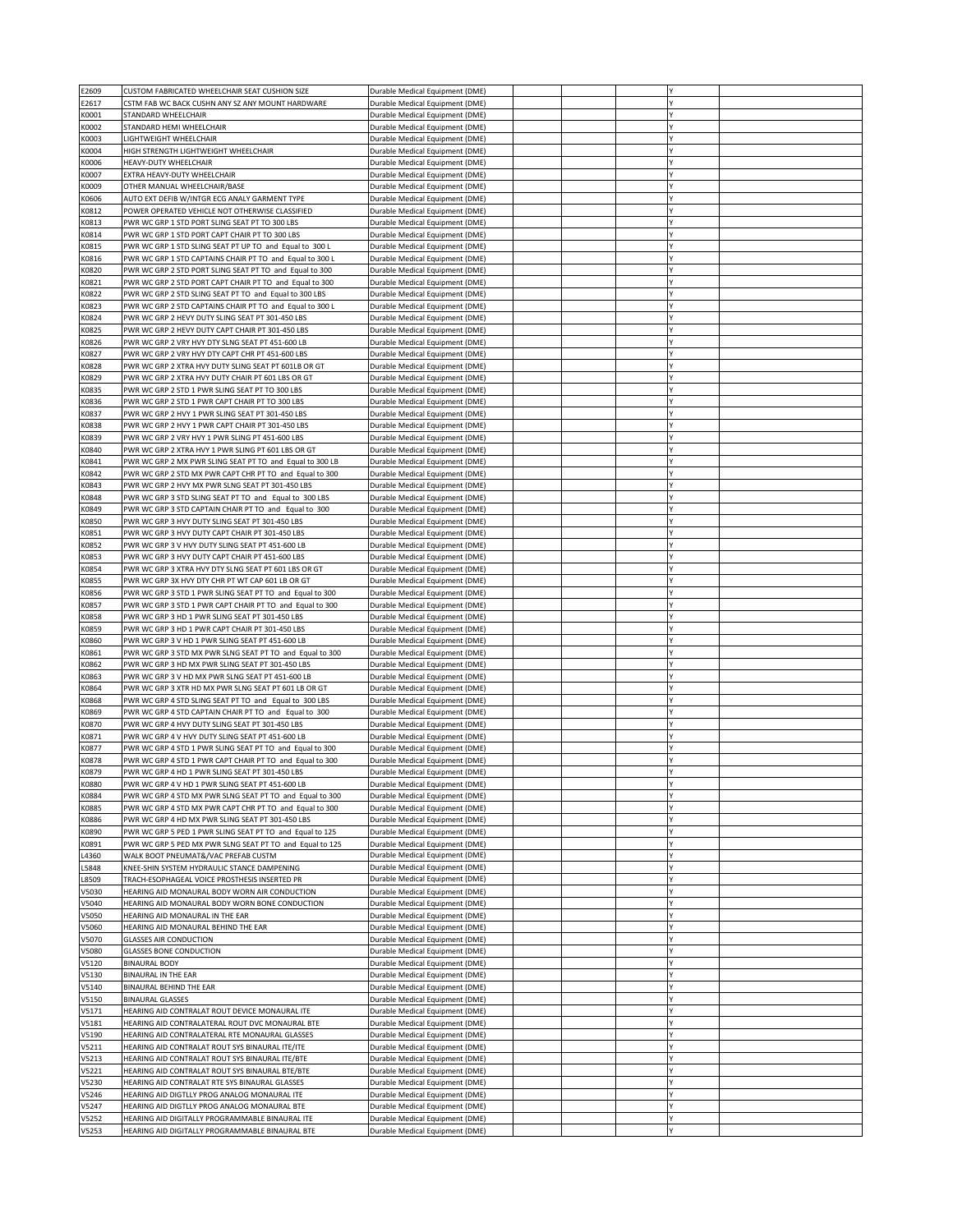| V5256          | HEARING AID DIGITAL MONAURAL ITE                                                  | Durable Medical Equipment (DME)                       |  |  |  |
|----------------|-----------------------------------------------------------------------------------|-------------------------------------------------------|--|--|--|
| V5257          | HEARING AID DIGITAL MONAURAL BTE                                                  | Durable Medical Equipment (DME)                       |  |  |  |
|                |                                                                                   |                                                       |  |  |  |
| V5260          | HEARING AID DIGITAL BINAURAL ITE                                                  | Durable Medical Equipment (DME)                       |  |  |  |
| V5261          | HEARING AID DIGITAL BINAURAL BTE                                                  | Durable Medical Equipment (DME)                       |  |  |  |
| V5264          | EAR MOLD/INSERT NOT DISPOSABLE ANY TYPE                                           | Durable Medical Equipment (DME)                       |  |  |  |
| V5266          | BATTERY FOR USE IN HEARING DEVICE                                                 | Durable Medical Equipment (DME)                       |  |  |  |
|                | PRESSURIZED/NONPRESSURIZED INHALATION TREATMENT                                   | <b>Healthcare Administered Drugs</b>                  |  |  |  |
| 94640          |                                                                                   |                                                       |  |  |  |
| S9329          | HOME INFUSION TX CHEMOTHERAPY INFUSION; PER DIEM                                  | <b>Healthcare Administered Drugs</b>                  |  |  |  |
| S9330          | HIT CONT CHEMOTHAPY INFUS; CARE COORD PER DIEM                                    | <b>Healthcare Administered Drugs</b>                  |  |  |  |
| S9331          | HIT INTERMIT CHEMOTHAPY INFUS; CARE COORD-DIEM                                    | <b>Healthcare Administered Drugs</b>                  |  |  |  |
| S9335          | HOM TX HD; ADMIN PROF PHRM SRVC SPL AND EQP PER DIEM                              | <b>Healthcare Administered Drugs</b>                  |  |  |  |
|                |                                                                                   |                                                       |  |  |  |
| S9336          | HOME INFUS TX CONT ANTICOAGULANT INFUS TX DIEM                                    | <b>Healthcare Administered Drugs</b>                  |  |  |  |
| S9338          | HIT IMMUOTHAPY; CARE COORDINATION PER DIEM                                        | <b>Healthcare Administered Drugs</b>                  |  |  |  |
| S9345          | HOME INFUSION TX ANTI-HEMOPHILIC AGENT; PER DIEM                                  | <b>Healthcare Administered Drugs</b>                  |  |  |  |
| S9346          | HOME INFUS TX ALPHA-1-PROTEINASE INHIBITOR; DIEM                                  | <b>Healthcare Administered Drugs</b>                  |  |  |  |
|                |                                                                                   |                                                       |  |  |  |
| S9347          | HIT UNINTRPED LNG-TERM CNTRL RATE IV/SUBQ;-DIEM                                   | <b>Healthcare Administered Drugs</b>                  |  |  |  |
| S9348          | HIT SYMPATHOMIMETIC/INOTROPIC AGENT PER DIEM                                      | <b>Healthcare Administered Drugs</b>                  |  |  |  |
| S9349          | HOME INFUSION THERAPY TOCOLYTIC; PER DIEM                                         | <b>Healthcare Administered Drugs</b>                  |  |  |  |
| S9351          | HOME INFUSION THERAPY CONT ANTI-EMETIC; PER DIEM                                  | <b>Healthcare Administered Drugs</b>                  |  |  |  |
|                |                                                                                   |                                                       |  |  |  |
| S9353          | HOME INFUSION THERAPY CONT INSULIN; PER DIEM                                      | <b>Healthcare Administered Drugs</b>                  |  |  |  |
| S9355          | HOME INFUSION THERAPY CHELATION; PER DIEM                                         | <b>Healthcare Administered Drugs</b>                  |  |  |  |
| S9357          | HOME INFUSION TX ENZYME REPL IV TX; PER DIEM                                      | <b>Healthcare Administered Drugs</b>                  |  |  |  |
| S9359          | HIT ANTI-TUMOR NECROS FACTOR IV TX; PER DIEM                                      | <b>Healthcare Administered Drugs</b>                  |  |  |  |
|                |                                                                                   | <b>Healthcare Administered Drugs</b>                  |  |  |  |
| S9361          | HOME INFUSION THERAPY DIURETIC IV TX; PER DIEM                                    |                                                       |  |  |  |
| S9363          | HIT ANTI-SPASMOTIC TX; CARE SPL AND EQP PER DIEM                                  | <b>Healthcare Administered Drugs</b>                  |  |  |  |
| S9364          | HIT TOTAL PARENTERAL NUTRITION; CARE COORD DIEM                                   | <b>Healthcare Administered Drugs</b>                  |  |  |  |
| S9365          | HOM INFUS TX TPN; 1 LITER-DAY DIEM                                                | <b>Healthcare Administered Drugs</b>                  |  |  |  |
| S9366          | HIT TPN; GT 1 LITER BUT NOT GT 2 LITERS-DA-DIEM                                   | <b>Healthcare Administered Drugs</b>                  |  |  |  |
|                |                                                                                   |                                                       |  |  |  |
| S9367          | HIT TPN; GT 2 LITERS BUT NOT GT 3 LITERS-DA -DIEM                                 | <b>Healthcare Administered Drugs</b>                  |  |  |  |
| S9368          | HIT TOTAL PARENTERAL NUTRIT; GT 3 LITERS-DA -DIEM                                 | <b>Healthcare Administered Drugs</b>                  |  |  |  |
| S9370          | HOME THERAPY INTERMITTENT ANTI-EMETIC INJ TX;                                     | <b>Healthcare Administered Drugs</b>                  |  |  |  |
| S9372          | HOME THERAPY; INTERMITTENT ANTICOAGULANT INJ TX;                                  | <b>Healthcare Administered Drugs</b>                  |  |  |  |
|                |                                                                                   |                                                       |  |  |  |
| S9373          | HOME INFUSION THERAPY HYDRATION TX; PER DIEM                                      | <b>Healthcare Administered Drugs</b>                  |  |  |  |
| S9374          | HOME INFUSION THERAPY HYDRATION TX; 1 LITER DAY                                   | <b>Healthcare Administered Drugs</b>                  |  |  |  |
| S9375          | HIT HYDRATION TX; GT 1 LITER NO GT 2 LITERS DAY                                   | <b>Healthcare Administered Drugs</b>                  |  |  |  |
| S9376          | HIT HYDRATION TX; GT 2 LITERS NO GT 3 LITERS DAY                                  | <b>Healthcare Administered Drugs</b>                  |  |  |  |
|                |                                                                                   |                                                       |  |  |  |
| S9377          | HOME INFUS THERAPY HYDRATION TX; GT 3 LITERS DAY                                  | <b>Healthcare Administered Drugs</b>                  |  |  |  |
| S9379          | HOME INFUSION THERAPY INFUSION THERAPY NOC; DIEM                                  | <b>Healthcare Administered Drugs</b>                  |  |  |  |
| S9490          | HIT CORTICOSTEROID INFUS; ADMN SRVC PROF PHRM SR                                  | <b>Healthcare Administered Drugs</b>                  |  |  |  |
| S9494          | HIT ABX ANTIVIRAL/ANTIFUNGAL THERAPY; PER DIEM                                    | <b>Healthcare Administered Drugs</b>                  |  |  |  |
|                |                                                                                   |                                                       |  |  |  |
| S9497          | HIT ABX ANTIVIRAL/ANTIFUNGAL TX; Q3 HRS DIEM                                      | <b>Healthcare Administered Drugs</b>                  |  |  |  |
| S9500          | HIT ABX ANTIVIRAL/ANTIFUNGAL TX; Q24 HRS DIEM                                     | <b>Healthcare Administered Drugs</b>                  |  |  |  |
| S9501          | HIT ABX ANTIVIRAL/ANTIFUNGAL TX; Q12 HRS DIEM                                     | <b>Healthcare Administered Drugs</b>                  |  |  |  |
| S9502          | HIT ABX ANTIVIRAL/ANTIFUNGAL; Q8 HRS PER DIEM                                     | <b>Healthcare Administered Drugs</b>                  |  |  |  |
|                |                                                                                   |                                                       |  |  |  |
| S9503          | HIT ANTIBIOTC ANTIVIRAL/ANTIFUNGAL; Q6 HRS; DIEM                                  | <b>Healthcare Administered Drugs</b>                  |  |  |  |
|                |                                                                                   |                                                       |  |  |  |
| S9504          | HIT ABX ANTIVIRAL/ANTIFUNGAL; Q4 HRS; PER DIEM                                    | <b>Healthcare Administered Drugs</b>                  |  |  |  |
|                |                                                                                   | <b>Healthcare Administered Drugs</b>                  |  |  |  |
| S9537          | HOME TX HEMATOPOIETIC HORMONE INJ TX;PER DIEM                                     |                                                       |  |  |  |
| S9538          | HOME TRANSFUSION OF BLOOD PRODUCT; PER DIEM                                       | <b>Healthcare Administered Drugs</b>                  |  |  |  |
| S9542          | HOME INJ TX NOC W/CARE COORDINATION PER DIEM                                      | <b>Healthcare Administered Drugs</b>                  |  |  |  |
| S9558          | HIT GROWTH HORMONE W/CARE COORDINATION PER DIEM                                   | <b>Healthcare Administered Drugs</b>                  |  |  |  |
| S9559          | HIT INTERFERON W/CARE COORDINATION PER DIEM                                       | <b>Healthcare Administered Drugs</b>                  |  |  |  |
|                |                                                                                   |                                                       |  |  |  |
| S9560          | HOME INJECTABLE THERAPY; HORMONAL THERAPY DIEM                                    | <b>Healthcare Administered Drugs</b>                  |  |  |  |
| S9562          | HOM INJ TX PALIVIZUMAB W/ADMN PHRM CARE-PER DIEM                                  | <b>Healthcare Administered Drugs</b>                  |  |  |  |
| S9590          | HOM TX IRRIG TX; W/ADMN PHRM SRVC CARE-PER DIEM                                   | <b>Healthcare Administered Drugs</b>                  |  |  |  |
| 99601          | HOME NFS/SPECTY DRUG ADMN PR VST < 2 HR                                           | Home Health Care Services                             |  |  |  |
|                |                                                                                   | Home Health Care Services                             |  |  |  |
| G0156          | SRVC HH/HOSPICE AIDE IN HH/HOSPICE SET EA 15 MIN                                  |                                                       |  |  |  |
| G0299          | DIRECT SNS RN HOME HEALTH/HOSPICE SET EA 15 MIN                                   | Home Health Care Services                             |  |  |  |
| G0490          | FACE-TO-FACE HH NSG VST RHC/FQHC AREA SHTG HHA                                    | Home Health Care Services                             |  |  |  |
| S0250          | COMP GERIATRIC ASSESS AND TX PLAN PRFRM ASSESS TEAM                               | Home Health Care Services                             |  |  |  |
| S5035          | HOME INFUS THERAPY ROUTINE SERVICE INFUS DEVICE                                   | Home Health Care Services                             |  |  |  |
|                |                                                                                   |                                                       |  |  |  |
| S5036          | HOME INFUSION THERAPY REPAIR OF INFUSION DEVICE                                   | Home Health Care Services                             |  |  |  |
| S5108          | HOME CARE TRAINING HOME CARE CLIENT PER 15 MIN                                    | Home Health Care Services                             |  |  |  |
| S5109          | HOME CARE TRAINING HOME CARE CLIENT PER SESSION                                   | Home Health Care Services                             |  |  |  |
| S5110          | HOME CARE TRAINING FAMILY; PER 15 MINUTES                                         | Home Health Care Services                             |  |  |  |
| S5111          | HOME CARE TRAINING FAMILY; PER SESSION                                            | Home Health Care Services                             |  |  |  |
| S5115          |                                                                                   | Home Health Care Services                             |  |  |  |
|                | HOME CARE TRAINING NON-FAMILY; PER 15 MINUTES                                     |                                                       |  |  |  |
| S5116          | HOME CARE TRAINING NON-FAMILY; PER SESSION                                        | Home Health Care Services                             |  |  |  |
| S5160          | EMERGENCY RESPONSE SYSTEM, INSTALL AND TEST                                       | Home Health Care Services                             |  |  |  |
| S5161          | <b>EMERGENCY RESPONSE SYSTEM. SERVICE PER MONTH</b>                               | Home Health Care Services                             |  |  |  |
| S5170          | HOME DELIVERED MEALS INCLUDING PREPARATION                                        | Home Health Care Services                             |  |  |  |
|                | HOM HLTH AIDE/CERT NURSE ASST PROV CARE HOM;-HR                                   | Home Health Care Services                             |  |  |  |
| S9122          |                                                                                   |                                                       |  |  |  |
| S9122          | HOM HLTH AIDE/CERT NURSE ASST PROV CARE HOM;-HR                                   | Home Health Care Services                             |  |  |  |
| S9123          | NURSING CARE THE HOME; REGISTERED NURSE PER HOUR                                  | Home Health Care Services                             |  |  |  |
| S9123          | NURSING CARE THE HOME; REGISTERED NURSE PER HOUR                                  | Home Health Care Services                             |  |  |  |
| S9124          | NURSING CARE IN THE HOME; BY LPN PER HOUR                                         | Home Health Care Services                             |  |  |  |
|                |                                                                                   |                                                       |  |  |  |
| S9124          | NURSING CARE IN THE HOME; BY LPN PER HOUR                                         | Home Health Care Services                             |  |  |  |
| S9124          | NURSING CARE IN THE HOME; BY LPN PER HOUR                                         | Home Health Care Services                             |  |  |  |
| S9125          | RESPITE CARE IN THE HOME PER DIEM                                                 | Home Health Care Services                             |  |  |  |
| S9127          | SOCIAL WORK VISIT IN THE HOME PER DIEM                                            | Home Health Care Services                             |  |  |  |
|                |                                                                                   |                                                       |  |  |  |
| S9127          | SOCIAL WORK VISIT IN THE HOME PER DIEM                                            | Home Health Care Services                             |  |  |  |
| S9128          | SPEECH THERAPY IN THE HOME PER DIEM                                               | Home Health Care Services                             |  |  |  |
| S9128          | SPEECH THERAPY IN THE HOME PER DIEM                                               | Home Health Care Services                             |  |  |  |
| S9129          | OCCUPATIONAL THERAPY IN THE HOME PER DIEM                                         | Home Health Care Services                             |  |  |  |
|                |                                                                                   | Home Health Care Services                             |  |  |  |
| S9131          | PHYSICAL THERAPY; IN THE HOME PER DIEM                                            |                                                       |  |  |  |
| S9348          | HOME INFUSION THERAPY SYMPATHOMIM AGENT / DIEM                                    | Home Health Care Services                             |  |  |  |
| S9500          | HOME INFUSION THERAPY, ANTIBIOTIC Q24H / DIEM                                     | Home Health Care Services                             |  |  |  |
| S9501<br>A5120 | HOME INFUSION THERAPY, ANTIBIOTIC Q12H / DIEM<br>SKIN BARRIER WIPES OR SWABS EACH | Home Health Care Services<br>Hyperbaric/Wound Therapy |  |  |  |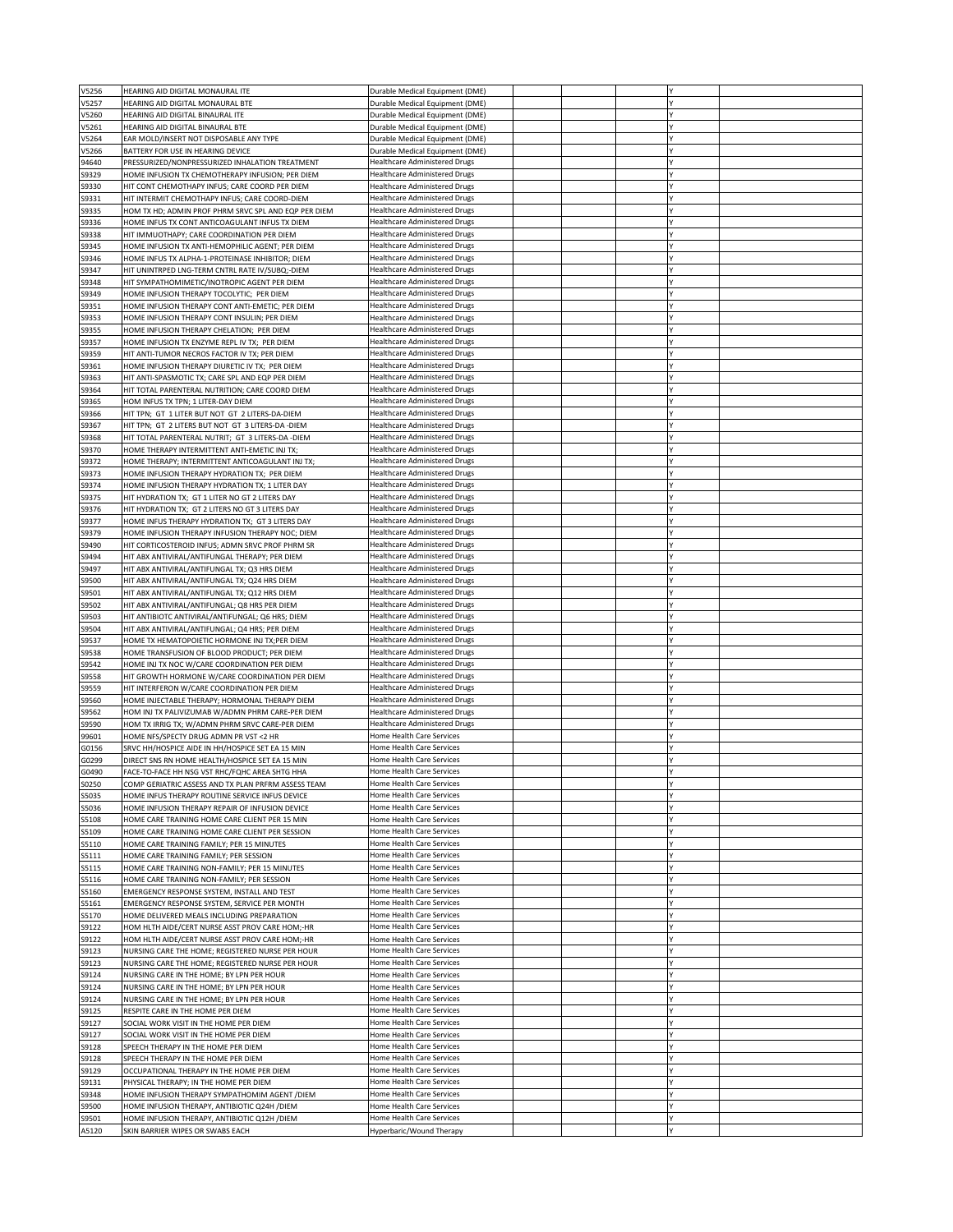| A5121 | SKIN BARRIER: SOLID 6 X 6 OR EQUIVALENT EACH               | Hyperbaric/Wound Therapy        |  |    |  |
|-------|------------------------------------------------------------|---------------------------------|--|----|--|
|       |                                                            |                                 |  |    |  |
| A5122 | SKIN BARRIER; SOLID 8 X 8 OR EQUIVALENT EACH               | Hyperbaric/Wound Therapy        |  |    |  |
| A5126 | ADHESIVE OR NON-ADHESIVE; DISK OR FOAM PAD                 | Hyperbaric/Wound Therapy        |  |    |  |
| A6010 | COLLAGEN BASED WOUND FILLER DRY FORM STERL PER G           | Hyperbaric/Wound Therapy        |  |    |  |
| A6011 | COLLEGEN BASED WOUND FILLR GEL/PASTE STERL PER G           | Hyperbaric/Wound Therapy        |  |    |  |
| A6021 | COLLAGEN DRESSING STERILE SIZE 16 SQ IN/LESS EA            | Hyperbaric/Wound Therapy        |  |    |  |
| A6022 | COLL DRSG STERL PAD SIZE GT 16 SQ IN BUT/ Equal to 48 SQ E | Hyperbaric/Wound Therapy        |  |    |  |
|       |                                                            |                                 |  |    |  |
| A6023 | COLLAGEN DRESSING STERILE SIZE GT 48 SQ IN EACH            | Hyperbaric/Wound Therapy        |  |    |  |
| A6024 | COLLAGEN DRESSING WOUND FILLER STERILE PER 6 IN            | Hyperbaric/Wound Therapy        |  |    |  |
| A6196 | ALGINAT/OTH FIBER GELL DRESS STERIL PAD 16 SQ OR LT        | Hyperbaric/Wound Therapy        |  |    |  |
| A6197 | ALGINATE/OTH FIBER GELL DRESS PAD GT 16 LT or equal to 48  | Hyperbaric/Wound Therapy        |  |    |  |
| A6198 | ALGINATE/OTH FIBER GELL DRESS WND PAD GT 48 SQ EA          | Hyperbaric/Wound Therapy        |  |    |  |
| A6199 | ALGINATE/OTH FIBER GEL DRESS WND FIL STERL 6 IN            | Hyperbaric/Wound Therapy        |  |    |  |
| A6203 | COMPOS DRESS STERL PAD 16 SQ OR LT W/ADHES BORDR EA        | Hyperbaric/Wound Therapy        |  |    |  |
|       |                                                            |                                 |  |    |  |
| A6204 | COMPOS DRESS GT 16SQ BUT LT or equal to 48 SQ W/ADHES BO   | Hyperbaric/Wound Therapy        |  |    |  |
| A6205 | COMPOS DRESS STERL PAD GT 48 SQ W/ADHES BORDR              | Hyperbaric/Wound Therapy        |  |    |  |
| A6206 | CONTACT LAYER STERL 16 SQ IN/LESS EA DRESSING              | Hyperbaric/Wound Therapy        |  |    |  |
| A6207 | CNTC LAYER GT 16 SQ BUT LT EQUAL 48 SQ EA DRESSING         | <b>Hyperbaric/Wound Therapy</b> |  |    |  |
| A6208 | CONTACT LAYER STERL GT 48 SQ IN EACH DRESSING              | Hyperbaric/Wound Therapy        |  |    |  |
| A6209 | FOAM DRESS STERL PAD 16 SQ OR LT NO ADHES BORDR EA         | Hyperbaric/Wound Therapy        |  |    |  |
| A6210 | FOAM DRESS GT 16 BUT LT or equal to 48 SQ W/O ADHES BO     | Hyperbaric/Wound Therapy        |  |    |  |
| A6211 | FOAM DRESS STERL PAD GT 48 SQ NO ADHES BORDR EA            | Hyperbaric/Wound Therapy        |  |    |  |
| A6212 | FOAM DRESS STERL PAD SZ 16 SQ OR GT W/ADHES BORDR EA       | Hyperbaric/Wound Therapy        |  |    |  |
|       |                                                            |                                 |  |    |  |
| A6213 | FOAM DRESS GT 16 SQ BUT LT or equal to 48 SQ W/ADHES BO    | Hyperbaric/Wound Therapy        |  |    |  |
| A6214 | FOAM DRESS STERL PAD SZ GT 48 SQ W/ADHES BORDR EA          | Hyperbaric/Wound Therapy        |  |    |  |
| A6216 | GAUZE NON-IMPREG NONSTERL 16 SQ OR LT W/O ADHES EA         | Hyperbaric/Wound Therapy        |  |    |  |
| A6217 | GAUZE NON-IMPREG NONSTERL GT 16 LT or equal to 48 SQ W/O   | Hyperbaric/Wound Therapy        |  |    |  |
| A6218 | GAUZE NON-IMPREG NONSTERL GT 48 SQ W/O ADHES EA            | Hyperbaric/Wound Therapy        |  |    |  |
| A6219 | GAUZE NON-IMPREG STERL 16 SQ/LESS W/ADHES BORDR            | Hyperbaric/Wound Therapy        |  |    |  |
| A6220 | GAUZE NON-IMPREG GT 16 LT or equal to 48 SQ W/ADHES BOR    | Hyperbaric/Wound Therapy        |  |    |  |
| A6221 | GAUZE NON-IMPREG STERL GT 48 SQ W/ADHES BORDR EA           | Hyperbaric/Wound Therapy        |  |    |  |
|       |                                                            |                                 |  |    |  |
| A6222 | GAUZE IMPREG NOT H2O NL SALINE/HYDROGEL 16 SQ OR LT        | Hyperbaric/Wound Therapy        |  | I۷ |  |
| A6223 | GAUZE IMPREG NOT H2O SALINE/HYDRGEL GT 16 LT or equal to   | Hyperbaric/Wound Therapy        |  |    |  |
| A6224 | GAUZE IMPREG NOT H2O NL SALINE/HYDROGEL GT 48 SQ           | Hyperbaric/Wound Therapy        |  |    |  |
| A6228 | GAUZE IMPREG H2O/NL SALINE STERL GT 16 SQ NO ADHES         | Hyperbaric/Wound Therapy        |  |    |  |
| A6229 | GAUZE IMPREG H2O/NL SALINE STERL GT 16 BUT LT or equal to  | Hyperbaric/Wound Therapy        |  |    |  |
| A6230 | GAUZE IMPREG H2O/NL SALINE STERL GT 48 SQ NO ADHES         | Hyperbaric/Wound Therapy        |  |    |  |
| A6231 | GAUZE IMPREG HYDROGEL DIR WND CNTC STERL 16 SQ OR LT       | Hyperbaric/Wound Therapy        |  |    |  |
| A6232 | GAUZE IMPREG HYDROGEL DIR WND CNTC GT 16 LT or equal to    | Hyperbaric/Wound Therapy        |  |    |  |
|       |                                                            |                                 |  |    |  |
| A6233 | GAUZE IMPREG HYDROGEL DIR WND CNTC STERL GT 48 SQ          | Hyperbaric/Wound Therapy        |  |    |  |
| A6234 | HYDROCOLLOID DRESS STERL 16 SQ OR LT NO ADHES BORDR        | Hyperbaric/Wound Therapy        |  |    |  |
| A6235 | HYDROCOLLOID DRESS GT 16 BUT LT or equal to 48 SQ W/O AD   | Hyperbaric/Wound Therapy        |  |    |  |
| A6236 | HYDROCOLLOID DRESS STERL GT 48 SQ NO ADHES BORDR           | Hyperbaric/Wound Therapy        |  |    |  |
| A6237 | HYDROCOLLOID DRESS STERL 16 SQ OR LT ADHES BORDR           | Hyperbaric/Wound Therapy        |  |    |  |
| A6238 | HYDROCOLLOID DRESS GT 16 BUT LT or equal to 48 SQ W/AD     | Hyperbaric/Wound Therapy        |  |    |  |
|       |                                                            |                                 |  |    |  |
|       |                                                            |                                 |  |    |  |
| A6239 | HYDROCOLLOID DRESS STERL GT 48 SQ W/ADHES BORDR            | Hyperbaric/Wound Therapy        |  |    |  |
| A6240 | HYDROCOLLOID DRESSING WND FIL PASTE STERL PER OZ           | Hyperbaric/Wound Therapy        |  |    |  |
| A6241 | HYDROCOLLOID DRESS WND FIL DRY FORM STERL PER G            | Hyperbaric/Wound Therapy        |  |    |  |
| A6242 | HYDROGEL DRESS STERL PAD 16 SQ OR LT NO ADHES BORDR        | Hyperbaric/Wound Therapy        |  |    |  |
| A6243 | HYDROGEL DRESS GT 16 SQ BUT LT or equal to 48 SQ W/O AD    | Hyperbaric/Wound Therapy        |  |    |  |
| A6244 | HYDROGEL DRESS STERL PAD GT 48 SQ NO ADHES BORDR           | Hyperbaric/Wound Therapy        |  |    |  |
| A6245 | HYDROGEL DRESS STERL PAD 16 SQ OR LT ADHES BORDR           | Hyperbaric/Wound Therapy        |  |    |  |
|       |                                                            |                                 |  |    |  |
| A6246 | HYDROGEL DRESS GT 16 SQ BUT LT or equal to 48 SQ W/ADH     | Hyperbaric/Wound Therapy        |  |    |  |
| A6247 | HYDROGEL DRESS STERL PAD GT 48 SQ ADHES BORDR              | Hyperbaric/Wound Therapy        |  |    |  |
| A6248 | HYDROGEL DRESSING WOUND FILLER GEL PER FL OZ               | Hyperbaric/Wound Therapy        |  |    |  |
| A6251 | SPCLTY ABSORB DRESS STERL 16 SQ OR LT NO ADHES BORDR       | Hyperbaric/Wound Therapy        |  |    |  |
| A6252 | SPCLTY ABSORB DRESS GT 16 LT or equal to 48 SQ W/O ADHES   | Hyperbaric/Wound Therapy        |  |    |  |
| A6253 | SPCLTY ABSORB DRESS STERL GT 48 SQ NO ADHES BORDR          | Hyperbaric/Wound Therapy        |  |    |  |
| A6254 | SPCLTY ABSORB DRESS STERL 16 SQ OR LT ADHES BORDR EA       | Hyperbaric/Wound Therapy        |  |    |  |
| A6255 | SPCLTY ABSORB DRESS STERL GT 16 LT or equal to 48 SQ W/    | Hyperbaric/Wound Therapy        |  |    |  |
| A6256 | SPCLTY ABSORB DRESS STERL GT 48 SQ ADHES BORDR             | Hyperbaric/Wound Therapy        |  |    |  |
| A6257 | TRANSPARENT FILM STERL 16 SQ IN OR LESS EA DRESS           | Hyperbaric/Wound Therapy        |  |    |  |
|       |                                                            |                                 |  |    |  |
| A6258 | TRNSPRT FILM STERL GT 16 SQ BUT LT or equal to 48 SQ EA    | Hyperbaric/Wound Therapy        |  |    |  |
| A6259 | TRANSPARENT FILM STERL GT 48 SQ IN EA DRESSING             | Hyperbaric/Wound Therapy        |  |    |  |
| A6261 | WOUND FILLER GEL/PASTE PER FL OZ NOS                       | Hyperbaric/Wound Therapy        |  |    |  |
| A6262 | WOUND FILLER DRY FORM PER G NOT OTHERWISE SPEC             | Hyperbaric/Wound Therapy        |  |    |  |
| A6266 | GAUZE IMPREG NOT H2O SALINE/ZINC PASTE LINR YD             | Hyperbaric/Wound Therapy        |  |    |  |
| A6402 | GAUZE NON-IMPREG STERL 16 SQ OR LT W/O ADHES BORDR         | Hyperbaric/Wound Therapy        |  |    |  |
| A6403 | GAUZE NON-IMPREG STERL GT 16 LT or equal to 48 SQ W/O      | Hyperbaric/Wound Therapy        |  |    |  |
| A6404 | GAUZE NON-IMPREG STERL GT 48 SQ W/O ADHES BORDR            | Hyperbaric/Wound Therapy        |  |    |  |
| A6407 | PACK STRIPS NON-IMPREGNTD UP 2 IN WDTH-LINR YARD           | Hyperbaric/Wound Therapy        |  |    |  |
| A6410 | EYE PAD STERILE EACH                                       |                                 |  |    |  |
|       |                                                            | Hyperbaric/Wound Therapy        |  |    |  |
| A6411 | EYE PAD NON-STERILE EACH                                   | Hyperbaric/Wound Therapy        |  |    |  |
| A6412 | EYE PATCH OCCLUSIVE EACH                                   | Hyperbaric/Wound Therapy        |  |    |  |
| A6441 | PADD BANDGE NON-ELAST NON-WOVEN/NON-KNITTED WDTH           | Hyperbaric/Wound Therapy        |  |    |  |
| A6442 | CONFORMING BANDGE NON-ELAST KNITTED/WOVEN NON-ST           | Hyperbaric/Wound Therapy        |  |    |  |
| A6443 | CONFORMING BANDGE NON-ELAST KNITTED/WOVEN NON-ST           | Hyperbaric/Wound Therapy        |  |    |  |
| A6444 | CONFORMING BANDGE NON-ELAST KNITTED/WOVEN NON-ST           | Hyperbaric/Wound Therapy        |  |    |  |
| A6445 | CONFORMING BANDGE NON-ELAST KNITTED/WOVEN STERL            | Hyperbaric/Wound Therapy        |  |    |  |
| A6446 | CONFORMING BANDGE NON-ELAST KNITTED/WOVEN STERL            |                                 |  |    |  |
|       |                                                            | Hyperbaric/Wound Therapy        |  |    |  |
| A6447 | CONFORMING BANDGE NON-ELAST KNITTED/WOVEN STERL            | Hyperbaric/Wound Therapy        |  |    |  |
| A6448 | LT COMPRS BANDGE ELAST WDTH LT 3 IN PER YARD               | Hyperbaric/Wound Therapy        |  |    |  |
| A6449 | LT COMPRS BANDGE ELAST WDTH GT or equal to 3 and LT 5      | Hyperbaric/Wound Therapy        |  |    |  |
| A6450 | LT COMPRS BANDGE ELAST WDTH GT or equal to 5 IN PER YARD   | Hyperbaric/Wound Therapy        |  |    |  |
| A6451 | MOD COMPRS BANDGE LOAD RESIST WDTH GT or equal to 3 and    | Hyperbaric/Wound Therapy        |  |    |  |
| A6452 | HI COMPRS BANDGE LOAD RESIST WDTH GT or equal to 3 and     | Hyperbaric/Wound Therapy        |  |    |  |
| A6453 | SELF-ADHERENT BANDGE WDTH LT or equal to 3 IN PER YARD     | Hyperbaric/Wound Therapy        |  |    |  |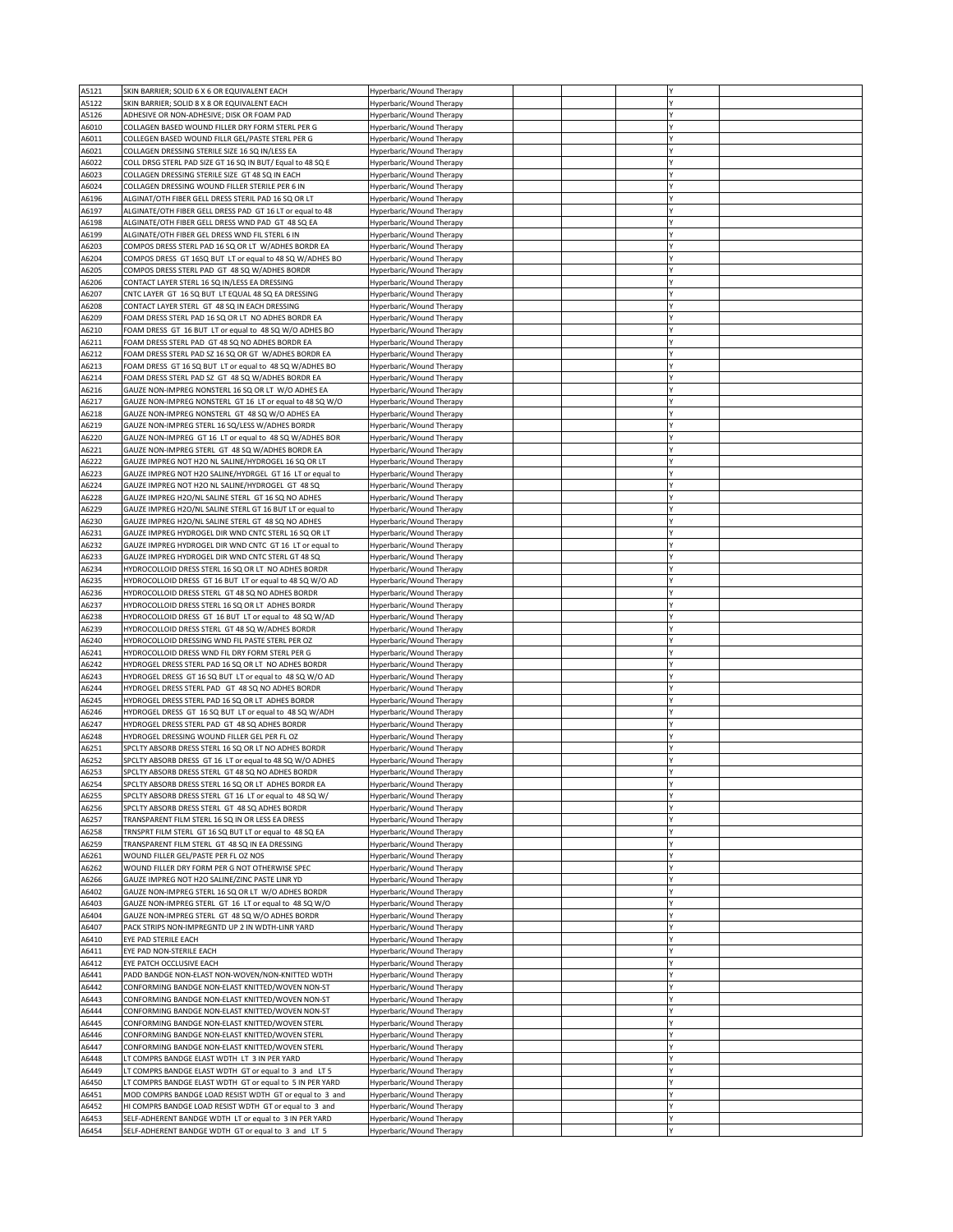| A6455          | SELF-ADHERENT BANDGE WDTH GT or equal to 5 IN PER YARD | Hyperbaric/Wound Therapy                    |  |    |                                       |
|----------------|--------------------------------------------------------|---------------------------------------------|--|----|---------------------------------------|
| A6456          | ZINC PASTE IMPREGNTD BANDGE WDTH GT or equal to 3 and  | Hyperbaric/Wound Therapy                    |  |    |                                       |
| 73600          | RADIOLOGIC EXAMINATION ANKLE 2 VIEWS                   | Imaging & Special Tests                     |  |    |                                       |
| 73601          | RADEX ANKLE COMPLETE MINIMUM 3 VIEWS                   | Imaging & Special Tests                     |  |    |                                       |
| 73602          | RADIOLOGIC EXAMINATION FOOT 2 VIEWS                    | Imaging & Special Tests                     |  |    |                                       |
| 73603          | RADEX FOOT COMPLETE MINIMUM 3 VIEWS                    | Imaging & Special Tests                     |  |    |                                       |
| 73604          | RADEX TOE MINIMUM 2 VIEWS                              | Imaging & Special Tests                     |  |    |                                       |
| 99070          | SUPPLIES and MATERIALS ABOVE/BEYOND PROV BY PHYS/QHP   | <b>Medical Supplies</b>                     |  |    |                                       |
|                |                                                        | <b>Medical Supplies</b>                     |  |    |                                       |
| A4216          | STERIL WATER SALINE and OR DXT DILUENT/FLUSH 10 ML     |                                             |  |    |                                       |
| A4217          | STERILE WATER/SALINE 500 ML                            | <b>Medical Supplies</b>                     |  |    |                                       |
| A4221          | SUPPLIES FOR MAINT NON-INS RX INFUS CATH PER WK        | <b>Medical Supplies</b>                     |  |    |                                       |
| A4222          | INFUS SPL EXT RX INFUS PUMP CASSETTE/BAG               | <b>Medical Supplies</b>                     |  |    |                                       |
| A4223          | INFUS SPL NOT USED W/EXT INFUS PUMP CASSETTE/BAG       | <b>Medical Supplies</b>                     |  |    |                                       |
| A4230          | INFUS SET EXT INSULIN PUMP NONNDLE CANNULA TYPE        | <b>Medical Supplies</b>                     |  |    |                                       |
| A4231          | INFUSION SET EXTERNAL INSULIN PUMP NEEDLE TYPE         | <b>Medical Supplies</b>                     |  |    |                                       |
| A4244          | ALCOHOL OR PEROXIDE PER PINT                           | Medical Supplies                            |  |    |                                       |
| A4245          | ALCOHOL WIPES PER BOX                                  | <b>Medical Supplies</b>                     |  |    |                                       |
| A4246          | BETADINE OR PHISOHEX SOLUTION PER PINT                 | Medical Supplies                            |  |    |                                       |
| A4250          | URINE TEST OR REAGENT STRIPS OR TABLETS                | Medical Supplies                            |  |    |                                       |
| A4252          | BLOOD KETONE TEST OR REAGENT STRIP EACH                | Medical Supplies                            |  |    |                                       |
| A4253          | BLD GLU TEST/REAGT STRIPS HOME BLD GLU MON-50          | <b>Medical Supplies</b>                     |  |    |                                       |
| A4256          | NORMAL LOW AND HIGH CALIBRATOR SOLUTION/CHIPS          | <b>Medical Supplies</b>                     |  |    |                                       |
| A4258          | SPRING-POWERED DEVICE FOR LANCET EACH                  | <b>Medical Supplies</b>                     |  |    |                                       |
|                |                                                        | <b>Medical Supplies</b>                     |  |    |                                       |
| A4259          | LANCETS PER BOX OF 100                                 |                                             |  |    |                                       |
| A4265          | PARAFFIN PER POUND                                     | <b>Medical Supplies</b>                     |  |    |                                       |
| A4267          | CONTRACEPTIVE SUPPLY CONDOM MALE EACH                  | Medical Supplies                            |  |    |                                       |
| A4268          | CONTRACEPTIVE SUPPLY CONDOM FEMALE EACH                | Medical Supplies                            |  |    |                                       |
| A4310          | INSERTION TRAY W/O DRAIN BAG and W/O CATHETER          | Medical Supplies                            |  |    |                                       |
| A4311          | INSRTION TRAY W/O DRN BAG W/CATH 2-WAY LATEX           | <b>Medical Supplies</b>                     |  | l۷ |                                       |
| A4314          | INSRTION TRAY W/DRN BAG W/CATH 2-WAY LATX W/COAT       | <b>Medical Supplies</b>                     |  |    |                                       |
|                |                                                        | <b>Medical Supplies</b>                     |  |    | PA Required for requests >20 units/3  |
| A4315          | INSRTION TRAY W/DRN BAG W/CATH2-WAY ALL SILCON         |                                             |  |    | months                                |
| A4320          | IRRIGATION TRAY W/BULB/PISTON SYRINGE ANY PRPOS        | Medical Supplies                            |  |    |                                       |
| A4322          | IRRIGATION SYRINGE BULB OR PISTON EACH                 | <b>Medical Supplies</b>                     |  |    |                                       |
| A4326          | MALE EXT CATH W/INTEGRAL CLCT CHAMB ANY TYPE EA        | Medical Supplies                            |  |    |                                       |
| A4331          | EXT DRN TUBING W/CNCTOR/ADAPTR FOR LEG BAG EA          | <b>Medical Supplies</b>                     |  |    |                                       |
|                |                                                        | <b>Medical Supplies</b>                     |  |    | PA Required for requests >180 units/3 |
| A4332          | LUBRICANT INDIVIDUAL STERILE PACKET EACH               |                                             |  |    | months                                |
| A4333          | URIN CATHETER ANCHR DEVICE ADHES SKIN ATTCH EA         | <b>Medical Supplies</b>                     |  |    |                                       |
| A4334          | URINARY CATHETER ANCHORING DEVICE LEG STRAP EACH       | Medical Supplies                            |  |    |                                       |
|                |                                                        |                                             |  |    |                                       |
| A4338          | INDWELL CATH; FOLEY TYPE TWO-WAY LATEX W/COAT EA       | <b>Medical Supplies</b>                     |  |    |                                       |
| A4344          | INDWELL CATH FOLEY TYPE TWO-WAY ALL SILCON EA          | <b>Medical Supplies</b>                     |  |    |                                       |
| A4346          | INDWELL CATH; FOLY TYPE 3-WAY CONT IRRIGATION EA       | <b>Medical Supplies</b>                     |  |    |                                       |
| A4351          | INTERMIT URIN CATH; STRAIGHT TIP W/WO COAT EA          | <b>Medical Supplies</b>                     |  |    |                                       |
| A4352          | INTERMITTENT URINARY CATHETER; COUDE TIP EACH          | <b>Medical Supplies</b>                     |  |    |                                       |
| A4353          | INTERMIT URINARY CATHETER W/INSERTION SUPPLIES         | <b>Medical Supplies</b>                     |  |    |                                       |
| A4354          | INSERTION TRAY W/DRAIN BAG BUT WITHOUT CATHETER        | Medical Supplies                            |  |    |                                       |
| A4356          | EXTERNAL URETHRAL CLAMP/COMPRESSION DEVICE EACH        | <b>Medical Supplies</b>                     |  |    |                                       |
| A4357          | BEDSID DRN BAG DAY/NGT W/WO ANTI-REFLX DEVC EA         | <b>Medical Supplies</b>                     |  |    |                                       |
| A4358          | URINARY LEG BAG; VINYL W/WO TUBE EACH                  | <b>Medical Supplies</b>                     |  |    |                                       |
|                |                                                        | <b>Medical Supplies</b>                     |  |    |                                       |
| A4361          | OSTOMY FACEPLATE EACH                                  |                                             |  |    |                                       |
| A4362          | SKIN BARRIER; SOLID 4 FOUR OR EQUIVALENT; EACH         | <b>Medical Supplies</b>                     |  |    |                                       |
| A4363          | OSTOMY CLAMP ANY TYPE REPLACEMENT ONLY EACH            | <b>Medical Supplies</b>                     |  |    |                                       |
| A4364          | ADHESIVE LIQUID OR EQUAL ANY TYPE PER OUNCE            | Medical Supplies                            |  |    |                                       |
| A4366          | OSTOMY VENT ANY TYPE EACH                              | <b>Medical Supplies</b>                     |  |    |                                       |
| A4367          | <b>OSTOMY BELT EACH</b>                                | <b>Medical Supplies</b>                     |  |    |                                       |
| A4368          | OSTOMY FILTER ANY TYPE EACH                            | Medical Supplies                            |  |    |                                       |
| A4369          | OSTOMY SKIN BARRIER LIQUID PER OZ                      | <b>Medical Supplies</b>                     |  |    |                                       |
| A4371          | OSTOMY SKIN BARRIER POWDER PER OZ                      | <b>Medical Supplies</b>                     |  |    |                                       |
| A4372          | OST SKIN BARR SOL 4X4/EQUV STD WEAR CONVXITY EA        | <b>Medical Supplies</b>                     |  | I۷ |                                       |
| A4373          | OST SKN BARR W/FLNGE W/BUILT-IN CONVXITY SZ EA         |                                             |  |    |                                       |
| A4375          |                                                        |                                             |  |    |                                       |
|                |                                                        | <b>Medical Supplies</b>                     |  |    |                                       |
| A4376          | OSTOMY POUCH DRAINABLE W/FCEPLATE ATTCH PLSTC EA       | <b>Medical Supplies</b>                     |  |    |                                       |
|                | OSTOMY POUCH DRAINABLE W/FACEPLATE ATTCH RUBR EA       | <b>Medical Supplies</b>                     |  |    |                                       |
| A4377          | OSTOMY POUCH DRAINABLE USE FACEPLATE PLASTIC EA        | Medical Supplies                            |  |    |                                       |
| A4378          | OSTOMY POUCH DRAINABLE USE FACEPLATE RUBBER EACH       | Medical Supplies                            |  |    |                                       |
| A4379          | OSTOMY POUCH URINARY W/FACEPLATE ATTCH PLSTC EA        | <b>Medical Supplies</b>                     |  |    |                                       |
| A4380          | OSTOMY POUCH URINARY W/FACEPLATE ATTCH RUBBER EA       | <b>Medical Supplies</b>                     |  |    |                                       |
| A4381          | OSTOMY POUCH URINARY USE FACEPLATE PLASTIC EACH        | <b>Medical Supplies</b>                     |  |    |                                       |
| A4382          | OSTOMY POUCH URIN USE FACEPLATE HEAVY PLSTC EA         | <b>Medical Supplies</b>                     |  |    |                                       |
| A4383          | OSTOMY POUCH URINARY USE FACEPLATE RUBBER EACH         | Medical Supplies                            |  |    |                                       |
| A4384          | OSTOMY FACEPLATE EQUIVALENT SILICONE RING EACH         | <b>Medical Supplies</b>                     |  |    |                                       |
|                | OST SKN BARRIER SOLID 4X4 EXT W/O CONVXITY EA          |                                             |  |    |                                       |
| A4385          |                                                        | Medical Supplies                            |  |    |                                       |
| A4387          | OSTOMY POUCH CLOSED W/BARR BUILT-IN CONVEXITY EA       | <b>Medical Supplies</b>                     |  |    |                                       |
| A4388          | OST POUCH DRAINABLE W/EXT WEAR BARRIER ATTCH EA        | <b>Medical Supplies</b>                     |  |    |                                       |
| A4389          | OST POUCH DRNABLE W/BARR W/BUILT-IN CONVXITY EA        | <b>Medical Supplies</b>                     |  |    |                                       |
| A4390          | OST POUCH DRNABLE W/EXT BARRIER W/CONVXITY EA          | <b>Medical Supplies</b>                     |  |    |                                       |
| A4391          | OSTOMY POUCH URINARY W/EXT WEAR BARRIER ATTCH EA       | <b>Medical Supplies</b>                     |  |    |                                       |
| A4392          | OST POUCH URIN W/STD WEAR BARRIER W/CONVXITY EA        | <b>Medical Supplies</b>                     |  |    |                                       |
| A4393          | OST POUCH URIN W/EXT WEAR BARRIER W/CONVXITY EA        | Medical Supplies                            |  |    |                                       |
| A4394          | OSTOMY DEODORANT W/WO LUBRICANT POUCH PER FL OZ        | Medical Supplies                            |  |    |                                       |
| A4395          | OSTOMY DEODORANT USE OSTOMY POUCH SOLID PER TAB        | Medical Supplies                            |  |    |                                       |
| A4396          | PERISTOMAL HERNIA SUPPORT BELT                         | <b>Medical Supplies</b>                     |  |    |                                       |
| A4397          | IRRIGATION SUPPLY; SLEEVE EACH                         | <b>Medical Supplies</b>                     |  |    |                                       |
|                |                                                        |                                             |  |    |                                       |
| A4398          | OSTOMY IRRIGATION SUPPLY; BAG EACH                     | <b>Medical Supplies</b>                     |  |    |                                       |
| A4399          | OSTOMY IRRIGATION SUPPLY; CONE/CATH W/WO BRUSH         | <b>Medical Supplies</b>                     |  |    |                                       |
| A4400          | <b>OSTOMY IRRIGATION SET</b>                           | Medical Supplies                            |  |    |                                       |
| A4402          | <b>LUBRICANT PER OUNCE</b>                             | <b>Medical Supplies</b>                     |  |    |                                       |
| A4402<br>A4404 | LUBRICANT PER OUNCE<br><b>OSTOMY RING EACH</b>         | Medical Supplies<br><b>Medical Supplies</b> |  |    |                                       |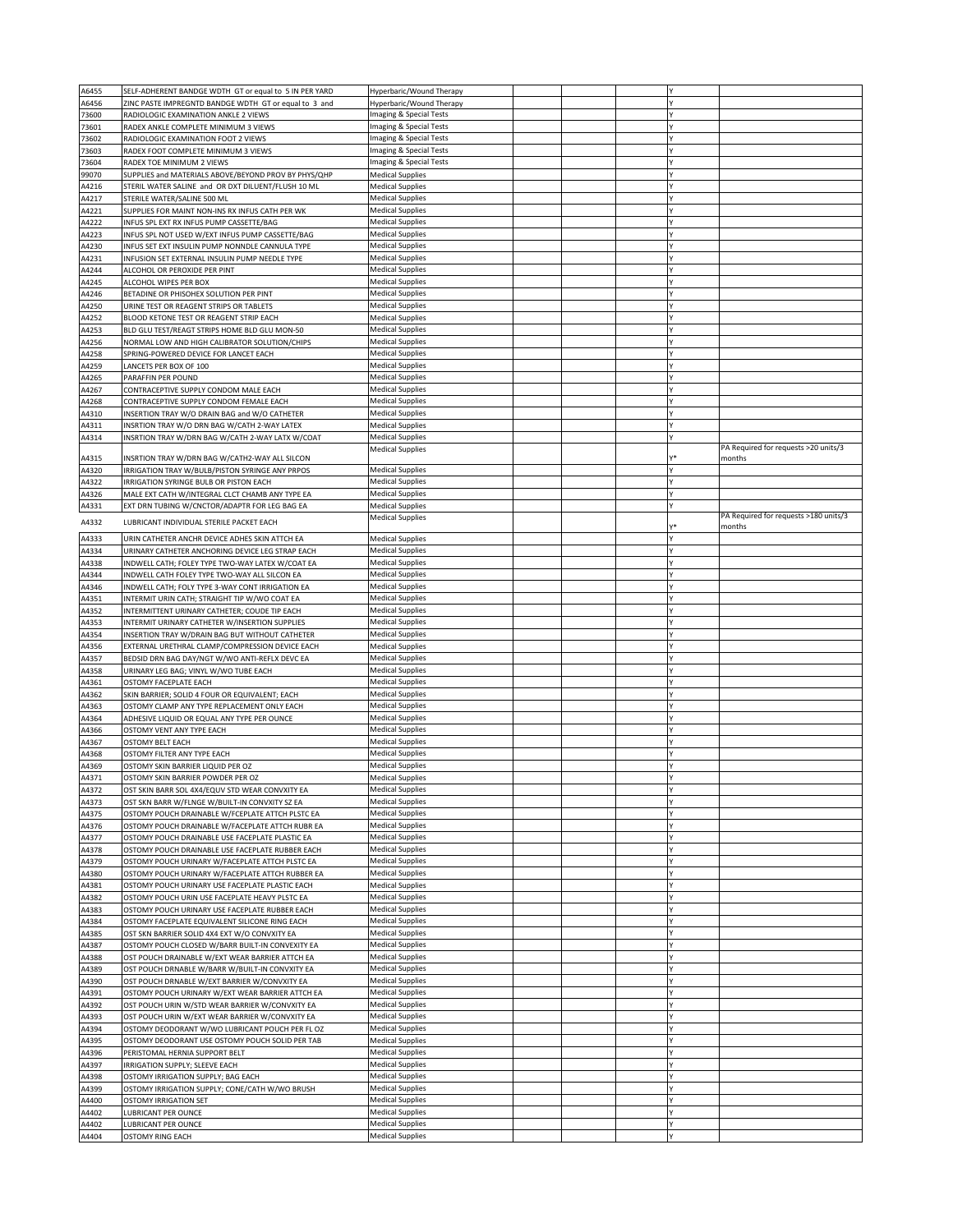| A4405          | OSTOMY SKIN BARRIER NONPECTIN-BASED PASTE-OZ                                                     | <b>Medical Supplies</b>                            |  |  |  |
|----------------|--------------------------------------------------------------------------------------------------|----------------------------------------------------|--|--|--|
| A4406          | OSTOMY SKIN BARRIER PECTIN-BASED PASTE PER OUNCE                                                 | <b>Medical Supplies</b>                            |  |  |  |
| A4407          | OST SKN BARRIER W/BUILT-IN CONVXITY 4X4 IN OR LT EA                                              | <b>Medical Supplies</b>                            |  |  |  |
| A4408          | OST SKN BARRIER W/BUILT-IN CONVXITY GT 4X4 IN EA                                                 | <b>Medical Supplies</b>                            |  |  |  |
| A4409          | OST SKN BARR EXT W/O BUILT-IN CONVXTY 4X4 IN OR LT EA                                            | <b>Medical Supplies</b>                            |  |  |  |
| A4410          | OST SKN BARR EXT W/O BUILT-IN CONVXITY GT 4X4 IN EA                                              | <b>Medical Supplies</b>                            |  |  |  |
|                |                                                                                                  |                                                    |  |  |  |
| A4411          | OST SKN BARRIER SOLID 4X4/EQ W/BUILT-IN CONVXITY                                                 | <b>Medical Supplies</b>                            |  |  |  |
| A4412          | OST POUCH DRNABLE BARRIER W/FLNGE W/O FLTR EA                                                    | <b>Medical Supplies</b>                            |  |  |  |
| A4414          | OST SKN BARRIER W/O BUILT-IN CONVXITY 4X4 IN OR LT EA                                            | <b>Medical Supplies</b>                            |  |  |  |
| A4415          | OST SKN BARRIER W/O BUILT-IN CONVXITY GT 4X4 IN EA                                               | <b>Medical Supplies</b>                            |  |  |  |
| A4416          | OSTOMY POUCH CLOSED W/BARRIER ATTCH W/FILTER EA                                                  | <b>Medical Supplies</b>                            |  |  |  |
| A4417          | OST POUCH CLO W/BARRIER ATTCH W/BUILT-IN CONVXIT                                                 | <b>Medical Supplies</b>                            |  |  |  |
| A4418          | OSTOMY POUCH CLOS; W/O BARRIER ATTCH W/FILTER EA                                                 | <b>Medical Supplies</b>                            |  |  |  |
| A4419          | OST POUCH CLOS; BARRIER W/NON-LOCK FLNGE W/FLTR                                                  | <b>Medical Supplies</b>                            |  |  |  |
| A4420          |                                                                                                  | <b>Medical Supplies</b>                            |  |  |  |
|                | OSTOMY POUCH CLOS; USE BARRIER W/LOCK FLNGE EA                                                   |                                                    |  |  |  |
| A4422          | OST ABSORBNT MATL POUCH THICKEN LQD STOMAL OP EA                                                 | <b>Medical Supplies</b>                            |  |  |  |
| A4423          | OST POUCH CLOS; BARRIER W/LOCK FLNGE W/FLTR EA                                                   | <b>Medical Supplies</b>                            |  |  |  |
| A4424          | OSTOMY POUCH DRAINABLE W/BARRIER ATTCH W/FLTR EA                                                 | <b>Medical Supplies</b>                            |  |  |  |
| A4425          | OST POUCH DRNABL; BARR NON-LOCK FLNGE W/FILTR EA                                                 | <b>Medical Supplies</b>                            |  |  |  |
| A4426          | OST POUCH DRAINABLE; USE BARRIER W/LOCK FLNGE EA                                                 | <b>Medical Supplies</b>                            |  |  |  |
| A4427          | OST POUCH DRNABLE; BARRIER LOCK FLNGE W/FLTR EA                                                  | <b>Medical Supplies</b>                            |  |  |  |
| A4428          | OST POUCH URIN EXT BARR W/FAUCET TAP W/VALVE                                                     | <b>Medical Supplies</b>                            |  |  |  |
| A4429          | OST POUCH URIN BLT-IN CONVXI W/FAUCET TAP VALVE                                                  | <b>Medical Supplies</b>                            |  |  |  |
| A4430          | OST POUCH URIN EXT BARR BLT-IN CNVX FAUCT VLV EA                                                 | <b>Medical Supplies</b>                            |  |  |  |
|                |                                                                                                  |                                                    |  |  |  |
| A4431          | OST POUCH URIN; W/BARR W/FAUCET TAP W/VALVE EA                                                   | <b>Medical Supplies</b>                            |  |  |  |
| A4432          | OST POUCH URIN; BARR NON-LOCK FLNG FAUCT TAP VALV                                                | <b>Medical Supplies</b>                            |  |  |  |
| A4433          | OST POUCH URIN; FOR BARR W/LOCKING FLANGE EA                                                     | <b>Medical Supplies</b>                            |  |  |  |
| A4434          | OST POUCH URIN; BARR LOCK FLNG FAUCET TAP VALVE                                                  | <b>Medical Supplies</b>                            |  |  |  |
| A4435          | OST POUCH DRAIN HI OP EXT WEAR BARR W/WO FLTR EA                                                 | <b>Medical Supplies</b>                            |  |  |  |
| A4554          | DISPOSABLE UNDERPADS ALL SIZES                                                                   | <b>Medical Supplies</b>                            |  |  |  |
| A4615          | CANNULA NASAL                                                                                    | <b>Medical Supplies</b>                            |  |  |  |
| A4616          | TUBING PER FOOT                                                                                  | <b>Medical Supplies</b>                            |  |  |  |
| A4623          | TRACHEOSTOMY INNER CANNULA                                                                       | <b>Medical Supplies</b>                            |  |  |  |
|                |                                                                                                  | <b>Medical Supplies</b>                            |  |  |  |
| A4626          | TRACHEOSTOMY CLEANING BRUSH EACH                                                                 |                                                    |  |  |  |
| A4628          | OROPHARYNGEAL SUCTION CATHETER EACH                                                              | <b>Medical Supplies</b>                            |  |  |  |
| A4927          | GLOVES NON-STERILE PER 100                                                                       | <b>Medical Supplies</b>                            |  |  |  |
| A4930          | GLOVES STERILE PER PAIR                                                                          | <b>Medical Supplies</b>                            |  |  |  |
| A5051          | OSTOMY POUCH CLOSED; WITH BARRIER ATTACHED EACH                                                  | <b>Medical Supplies</b>                            |  |  |  |
| A5052          | OSTOMY POUCH CLOSED; WITHOUT BARRIER ATTACHED EA                                                 | <b>Medical Supplies</b>                            |  |  |  |
| A5053          | OSTOMY POUCH CLOSED; FOR USE ON FACEPLATE EACH                                                   | <b>Medical Supplies</b>                            |  |  |  |
| A5054          | OSTOMY POUCH CLOSED; USE BARRIER W/FLANGE EACH                                                   | <b>Medical Supplies</b>                            |  |  |  |
| A5055          | STOMA CAP                                                                                        | <b>Medical Supplies</b>                            |  |  |  |
| A5056          | OST POUCH DRAINABLE EXT WEAR BARRIER W/FILTER EA                                                 | <b>Medical Supplies</b>                            |  |  |  |
|                |                                                                                                  |                                                    |  |  |  |
| A5057          | OST POUCH DRAINABL EXT WEAR BARR CONVXTY FLTR EA                                                 | <b>Medical Supplies</b>                            |  |  |  |
| A5061          | OSTOMY POUCH DRAINABLE; W/BARRIER ATTACHED EACH                                                  | <b>Medical Supplies</b>                            |  |  |  |
| A5062          | OSTOMY POUCH DRAINABLE; WITHOUT BARRIER ATTCH EA                                                 | <b>Medical Supplies</b>                            |  |  |  |
| A5063          | OSTOMY POUCH DRAINABLE; USE BARRIER W/FLANGE EA                                                  | <b>Medical Supplies</b>                            |  |  |  |
| A5071          | OSTOMY POUCH URINARY; WITH BARRIER ATTACHED EACH                                                 | <b>Medical Supplies</b>                            |  |  |  |
| A5072          | OSTOMY POUCH URINARY; WITHOUT BARRIER ATTCH EA                                                   | <b>Medical Supplies</b>                            |  |  |  |
| A5073          | OSTOMY POUCH URINARY; USE BARRIER W/FLANGE EACH                                                  | <b>Medical Supplies</b>                            |  |  |  |
| A5081          | STOMA PLUG OR SEAL ANY TYPE                                                                      | Medical Supplies                                   |  |  |  |
| A5082          | CONTINENT DEVICE; CATHETER FOR CONTINENT STOMA                                                   | <b>Medical Supplies</b>                            |  |  |  |
|                |                                                                                                  |                                                    |  |  |  |
| A5083          | CONTINENT DEVICE STOMA ABSORPTIVE COVER STOMA                                                    | <b>Medical Supplies</b>                            |  |  |  |
| A5093          | OSTOMY ACCESSORY; CONVEX INSERT                                                                  | <b>Medical Supplies</b>                            |  |  |  |
| A5105          |                                                                                                  | <b>Medical Supplies</b>                            |  |  |  |
|                | URINARY SUSPENSORY WITH LEG BAG W/WO TUBE EACH                                                   |                                                    |  |  |  |
| A5112          | URINARY DRAINAGE BAG LEG OR ABDOMEN LATEX EACH                                                   | <b>Medical Supplies</b>                            |  |  |  |
| A5113          | LEG STRAP; LATEX REPLACEMENT ONLY PER SET                                                        | <b>Medical Supplies</b>                            |  |  |  |
| A5114          | LEG STRAP; FOAM/FABRIC REPLACEMENT ONLY PER SET                                                  | <b>Medical Supplies</b>                            |  |  |  |
|                |                                                                                                  |                                                    |  |  |  |
| A5131          | APPLINC CLNR INCONT AND OSTOMY APPLINCS PER 16 OZ                                                | <b>Medical Supplies</b>                            |  |  |  |
| A5200          | PERCUT CATH/TUBE ANCHR DEVICE ADHES SKIN ATTCH                                                   | <b>Medical Supplies</b><br><b>Medical Supplies</b> |  |  |  |
| A6550          | NEG PRESSURE WOUND THERAPY DRESSING SET, EACH                                                    |                                                    |  |  |  |
| A7002          | TUBING USED WITH SUCTION PUMP EACH                                                               | <b>Medical Supplies</b>                            |  |  |  |
| A7038          | FILTER DISPBL USED W/POS ARWAY PRESSURE DEVICE                                                   | <b>Medical Supplies</b>                            |  |  |  |
| A7048          | VACUUM DRAINAGE COLLECTION UNIT AND TUBING KIT EA                                                | <b>Medical Supplies</b>                            |  |  |  |
| A7520          | TRACHEOST/LARYNGECT TUBE NON-CUFFED POLYVINYLCHL                                                 | <b>Medical Supplies</b>                            |  |  |  |
| A7521          | TRACHEOST/LARYNGECT TUBE CUFFD PVC SILICONE/ Equal to EA                                         | <b>Medical Supplies</b>                            |  |  |  |
| A7523          | TRACHEOSTOMY SHOWER PROTECTOR EACH                                                               | <b>Medical Supplies</b>                            |  |  |  |
| A9273          | COLD/HOT FL BTL ICE CAP/C HEAT and / COLD WRAP ANY                                               | <b>Medical Supplies</b>                            |  |  |  |
| S5497          | HOME INFUS TX CATH CARE/MAINT NOC; PER DIEM                                                      | <b>Medical Supplies</b>                            |  |  |  |
| 55498          | HOME INFUS TX CATH CARE/MAINT SIMPLE PER DIEM                                                    | <b>Medical Supplies</b>                            |  |  |  |
| 55501          | HOME INFUS TX CATH CARE/MAINT COMPLEX PER DIEM                                                   | <b>Medical Supplies</b>                            |  |  |  |
|                |                                                                                                  |                                                    |  |  |  |
| 55502          | HOME INFUS TX CATH CARE IMPL ACCESS DEVC DIEM                                                    | <b>Medical Supplies</b>                            |  |  |  |
| S5517          | HIT ALL SPL NECES RESTOR CATH PATENCY/DECLOT                                                     | <b>Medical Supplies</b>                            |  |  |  |
| S5518          | HOME INFUSION THERAPY ALL SPL NECES CATH REPAIR                                                  | <b>Medical Supplies</b>                            |  |  |  |
| 55520          | HOME INFUSION TX ALL SPL NECES PICC LINE INSERT                                                  | <b>Medical Supplies</b>                            |  |  |  |
| S5521          | HOME INFUS TX ALL SPL NECES MIDLINE CATH INSERT                                                  | <b>Medical Supplies</b>                            |  |  |  |
| S5522          | HOME INFUS TX INSERT PICC NRS SRVC ONLY                                                          | <b>Medical Supplies</b>                            |  |  |  |
| S5523          | HOME INFUS TX INSERT MIDLINE CVC NRS SRVC ONLY                                                   | <b>Medical Supplies</b>                            |  |  |  |
| 59339          | HOME THERAPY; PERITONEAL DIALYSIS PER DIEM                                                       | <b>Medical Supplies</b>                            |  |  |  |
| S9340          | HOME THERAPY; ENTERAL NUTRITION; PER DIEM                                                        | <b>Medical Supplies</b>                            |  |  |  |
| \$9341         | HOME TX; ENTERAL NUTRITION VIA GRAVITY; PER DIEM                                                 | <b>Medical Supplies</b>                            |  |  |  |
|                |                                                                                                  | <b>Medical Supplies</b>                            |  |  |  |
| S9342          | HOME TX; ENTERAL NUTRITION VIA PUMP; PER DIEM                                                    |                                                    |  |  |  |
| 59343          | HOME TX; ENTERAL NUTRITION VIA BOLUS; PER DIEM                                                   | <b>Medical Supplies</b>                            |  |  |  |
| 59810          | HOME THERAPY; NOT OTHERWISE CLASSIFIED PER HOUR                                                  | <b>Medical Supplies</b>                            |  |  |  |
| T4521          | ADLT SIZED DISPBL INCONT PROD BRF/DIAPER SM EA                                                   | <b>Medical Supplies</b>                            |  |  |  |
| T4522          | ADLT SIZED DISPBL INCONT PROD BRF/DIAPER MED EA                                                  | <b>Medical Supplies</b>                            |  |  |  |
| T4523<br>T4524 | ADLT SIZED DISPBL INCONT PROD BRF/DIAPER LG EA<br>ADLT SZD DISPBL INCONT PROD BRF/DIAPER X-LG EA | <b>Medical Supplies</b><br><b>Medical Supplies</b> |  |  |  |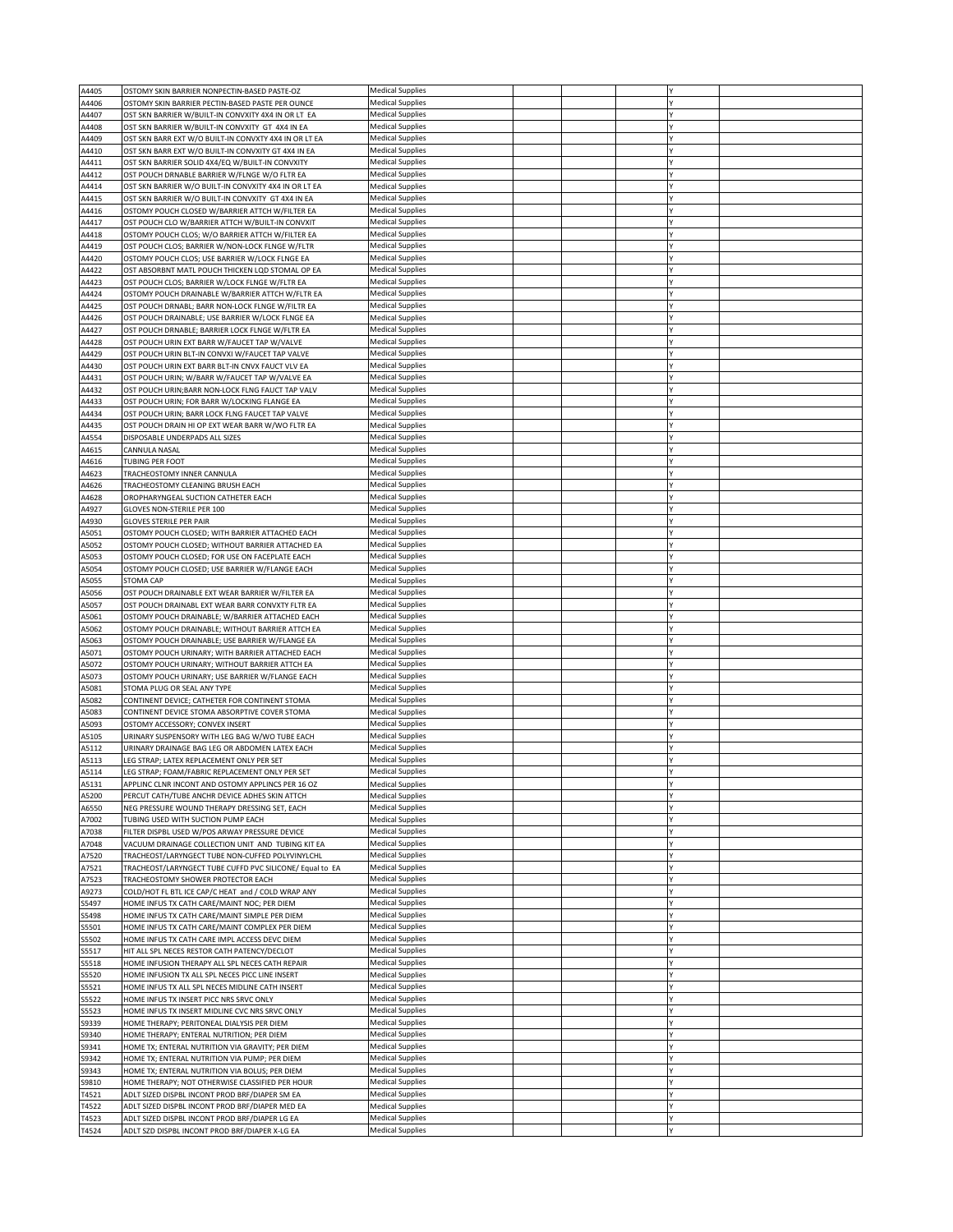| T4529          | PED SZD DISPBL INCONT PROD BRF/DIAPER SM/MED EA            | <b>Medical Supplies</b>                     |  |  |               |
|----------------|------------------------------------------------------------|---------------------------------------------|--|--|---------------|
| T4530          | PED SZD DISPBL INCONT PROD BRF/DIAPER LG SZ EA             | <b>Medical Supplies</b>                     |  |  |               |
| T4533          | YOUTH SIZED DISPBL INCONT PRODUCT BRF/DIAPER EA            | <b>Medical Supplies</b>                     |  |  |               |
| T4535          | DISPBL LINER/SHIELD/GUARD/PAD/UNDGRMNT INCONT EA           | <b>Medical Supplies</b>                     |  |  |               |
| T4537          | INCONT PROD PROTVE UNDPAD REUSABLE BED SIZE EA             | <b>Medical Supplies</b>                     |  |  |               |
| T4539          | INCONTINENCE PRODUCT DIAPER/BRF REUSABLE SIZE EA           | <b>Medical Supplies</b>                     |  |  |               |
| T4540          | INCONT PROD PROTVE UNDPAD REUSABLE CHAIR SIZE EA           | <b>Medical Supplies</b>                     |  |  |               |
| T4543          | ADULT SIZE DISP INCONTINENCE PROD ABOVE XL EA              | <b>Medical Supplies</b>                     |  |  |               |
| 97542          | WHEELCHAIR MGMT EA 15 MIN                                  | Occupational Therapy                        |  |  |               |
| 10060          |                                                            | OP Hosp/Amb Surgery Center (ASC) Procedures |  |  |               |
|                | INCISION and DRAINAGE ABSCESS SIMPLE/SINGLE                |                                             |  |  | Podiatry Only |
| 10061          | INCISION and DRAINAGE ABSCESS COMPLICATED/MULTIPLE         | OP Hosp/Amb Surgery Center (ASC) Procedures |  |  | Podiatry Only |
| 10120          | INCISION AND REMOVAL FOREIGN BODY SUBQ TISS SIMPLE         | OP Hosp/Amb Surgery Center (ASC) Procedures |  |  | Podiatry Only |
| 10121          | INCISION AND REMOVAL FOREIGN BODY SUBQ TISS COMPL          | OP Hosp/Amb Surgery Center (ASC) Procedures |  |  | Podiatry Only |
| 10140          | and D HEMATOMA SEROMA/FLUID COLLECTION                     | OP Hosp/Amb Surgery Center (ASC) Procedures |  |  | Podiatry Only |
| 10160          | PUNCTURE ASPIRATION ABSCESS HEMATOMA BULLA/CYST            | OP Hosp/Amb Surgery Center (ASC) Procedures |  |  | Podiatry Only |
| 11420          | EXC B9 LESION MRGN XCP SK TG S/N/H/F/G 0.5 CM OR LT        | OP Hosp/Amb Surgery Center (ASC) Procedures |  |  | Podiatry Only |
| 11421          | EXC B9 LESION MRGN XCP SK TG S/N/H/F/G 0.6-1.0CM           | OP Hosp/Amb Surgery Center (ASC) Procedures |  |  | Podiatry Only |
| 11422          | EXC B9 LESION MRGN XCP SK TG S/N/H/F/G 1.1-2.0CM           | OP Hosp/Amb Surgery Center (ASC) Procedures |  |  | Podiatry Only |
| 11423          | EXC B9 LESION MRGN XCP SK TG S/N/H/F/G 2.1-3.0CM           | OP Hosp/Amb Surgery Center (ASC) Procedures |  |  | Podiatry Only |
| 11720          | DEBRIDEMENT NAIL ANY METHOD 1-5                            | OP Hosp/Amb Surgery Center (ASC) Procedures |  |  | Podiatry Only |
| 11721          | DEBRIDEMENT NAIL ANY METHOD 6 OR GT                        | OP Hosp/Amb Surgery Center (ASC) Procedures |  |  | Podiatry Only |
| 11730          | AVULSION NAIL PLATE PARTIAL/COMPLETE SIMPLE 1              | OP Hosp/Amb Surgery Center (ASC) Procedures |  |  | Podiatry Only |
| 11732          | AVULSION NAIL PLATE PARTIAL/COMP SIMPLE EA ADDL            | OP Hosp/Amb Surgery Center (ASC) Procedures |  |  | Podiatry Only |
| 11740          | EVACUATION SUBUNGUAL HEMATOMA                              | OP Hosp/Amb Surgery Center (ASC) Procedures |  |  | Podiatry Only |
| 11750          |                                                            | OP Hosp/Amb Surgery Center (ASC) Procedures |  |  |               |
|                | EXCISION NAIL MATRIX PERMANENT REMOVAL                     | OP Hosp/Amb Surgery Center (ASC) Procedures |  |  | Podiatry Only |
| 11755          | BIOPSY NAIL UNIT SEPARATE PROCEDURE                        |                                             |  |  | Podiatry Only |
| 12001          | SIMPLE REPAIR SCALP/NECK/AX/GENIT/TRUNK 2.5CM OR LT        | OP Hosp/Amb Surgery Center (ASC) Procedures |  |  | Podiatry Only |
| 12002          | SMPL REPAIR SCALP/NECK/AX/GENIT/TRUNK 2.6-7.5CM            | OP Hosp/Amb Surgery Center (ASC) Procedures |  |  | Podiatry Only |
| 12004          | SIMPLE RPR SCALP/NECK/AX/GENIT/TRUNK 7.6-12.5CM            | OP Hosp/Amb Surgery Center (ASC) Procedures |  |  | Podiatry Only |
| 12005          | SMPL RPR SCALP/NECK/AX/GENIT/TRUNK 12.6-20.0CM             | OP Hosp/Amb Surgery Center (ASC) Procedures |  |  | Podiatry Only |
| 12020          | TX SUPERFICIAL WOUND DEHISCENCE SIMPLE CLOSURE             | OP Hosp/Amb Surgery Center (ASC) Procedures |  |  | Podiatry Only |
| 16000          | INITIAL TX 1ST DEGREE BURN LOCAL TX                        | OP Hosp/Amb Surgery Center (ASC) Procedures |  |  | Podiatry Only |
| 17000          | DESTRUCTION PREMALIGNANT LESION 1ST                        | OP Hosp/Amb Surgery Center (ASC) Procedures |  |  | Podiatry Only |
| 17003          | DESTRUCTION PREMALIGNANT LESION 2-14 EA                    | OP Hosp/Amb Surgery Center (ASC) Procedures |  |  | Podiatry Only |
| 17004          | DESTRUCTION PREMALIGNANT LESION 15 OR GT                   | OP Hosp/Amb Surgery Center (ASC) Procedures |  |  | Podiatry Only |
| 17110          | DESTRUCTION BENIGN LESIONS UP TO 14                        | OP Hosp/Amb Surgery Center (ASC) Procedures |  |  | Podiatry Only |
| 17111          | DESTRUCTION BENIGN LESIONS 15 OR GT                        | OP Hosp/Amb Surgery Center (ASC) Procedures |  |  | Podiatry Only |
| 17250          | CHEMICAL CAUTERIZATION OF GRANULATION TISSUE               | OP Hosp/Amb Surgery Center (ASC) Procedures |  |  | Podiatry Only |
| 20600          | ARTHROCENTESIS ASPIR and /INJ SMALL JT/BURSA W/O US        | OP Hosp/Amb Surgery Center (ASC) Procedures |  |  | Podiatry Only |
| 20612          | ASPIRATION and /INJECTION GANGLION CYST ANY LOCATJ         | OP Hosp/Amb Surgery Center (ASC) Procedures |  |  | Podiatry Only |
| 28001          | INCISION AND DRAINAGE BURSA FOOT                           | OP Hosp/Amb Surgery Center (ASC) Procedures |  |  | Podiatry Only |
| 28008          | FASCIOTOMY FOOT and /TOE                                   | OP Hosp/Amb Surgery Center (ASC) Procedures |  |  | Podiatry Only |
| 28010          | TENOTOMY PERCUTANEOUS TOE SINGLE TENDON                    | OP Hosp/Amb Surgery Center (ASC) Procedures |  |  | Podiatry Only |
| 28011          | TENOTOMY PERCUTANEOUS TOE MULTIPLE TENDON                  | OP Hosp/Amb Surgery Center (ASC) Procedures |  |  | Podiatry Only |
| 28020          | ARTHRT W/EXPL DRG/RMVL LOOSE/FB NTRTRSL/TARS JT            | OP Hosp/Amb Surgery Center (ASC) Procedures |  |  | Podiatry Only |
| 28022          | ARTHRT W/EXPL DRG/RMVL LOOSE/FB MTTARPHLNGL JT             | OP Hosp/Amb Surgery Center (ASC) Procedures |  |  | Podiatry Only |
|                |                                                            |                                             |  |  |               |
| 28024          | ARTHRT W/EXPL DRG/RMVL LOOSE/FB IPHAL JT                   | OP Hosp/Amb Surgery Center (ASC) Procedures |  |  | Podiatry Only |
| 28090          | EXC LESION TENDON SHEATH/CAPSULE W/SYNVCT FOOT             | OP Hosp/Amb Surgery Center (ASC) Procedures |  |  | Podiatry Only |
| 28092          | EXC LESION TENDON SHEATH/CAPSULE W/SYNVCT TOE EA           | OP Hosp/Amb Surgery Center (ASC) Procedures |  |  | Podiatry Only |
| 28100          | EXCISION/CURETTAGE CYST/TUMOR TALUS/CALCANEUS              | OP Hosp/Amb Surgery Center (ASC) Procedures |  |  | Podiatry Only |
| 28104          | EXC/CURTG BONE CYST/B9 TUMORTARSAL/METATARSAL              | OP Hosp/Amb Surgery Center (ASC) Procedures |  |  | Podiatry Only |
| 28280          | SYNDACTYLIZATION TOES                                      | OP Hosp/Amb Surgery Center (ASC) Procedures |  |  | Podiatry Only |
| 28285          | <b>CORRECTION HAMMERTOE</b>                                | OP Hosp/Amb Surgery Center (ASC) Procedures |  |  | Podiatry Only |
| 28292          | CORRJ HALLUX VALGUS W/SESMDC W/RESCJ PROX PHAL             | OP Hosp/Amb Surgery Center (ASC) Procedures |  |  | Podiatry Only |
| 28302          | <b>OSTEOTOMY TALUS</b>                                     | OP Hosp/Amb Surgery Center (ASC) Procedures |  |  | Podiatry Only |
| 28304          | OSTEOTOMY TARSAL BONES OTH/THN CALCANEUS/TALUS             | OP Hosp/Amb Surgery Center (ASC) Procedures |  |  | Podiatry Only |
| 28306          | OSTEOT W/WO LNGTH SHRT/CORRJ 1ST METAR                     | OP Hosp/Amb Surgery Center (ASC) Procedures |  |  | Podiatry Only |
| 28308          | OSTEOT W/WO LNGTH SHRT/CORRJ METAR XCP 1ST EA              | OP Hosp/Amb Surgery Center (ASC) Procedures |  |  | Podiatry Only |
| 28310          | OSTEOT SHRT CORRJ PROX PHALANX 1ST TOE                     | DP Hosp/Amb Surgery Center (ASC) Procedures |  |  | Podiatry Only |
| 28312          | OSTEOT SHRT CORRJ OTH PHALANGES ANY TOE                    | OP Hosp/Amb Surgery Center (ASC) Procedures |  |  | Podiatry Only |
| 28315          | SESAMOIDECTOMY FIRST TOE SPX                               | OP Hosp/Amb Surgery Center (ASC) Procedures |  |  | Podiatry Only |
| 28450          | TX TARSAL BONE FX XCP TALUS and CALCN W/O MANJ             | OP Hosp/Amb Surgery Center (ASC) Procedures |  |  | Podiatry Only |
| 28455          | TX TARSAL BONE FX XCP TALUS and CALCN W/MANJ               | OP Hosp/Amb Surgery Center (ASC) Procedures |  |  | Podiatry Only |
| 28470          | CLOSED TX METATARSAL FRACTURE W/O MANIPULATION             | OP Hosp/Amb Surgery Center (ASC) Procedures |  |  | Podiatry Only |
|                |                                                            | OP Hosp/Amb Surgery Center (ASC) Procedures |  |  |               |
| 28475<br>28490 | CLTX METAR FX W/MANJ<br>CLTX FX GRT TOE PHLX/PHLG W/O MANJ | OP Hosp/Amb Surgery Center (ASC) Procedures |  |  | Podiatry Only |
|                |                                                            |                                             |  |  | Podiatry Only |
| 28495          | CLTX FX GRT TOE PHLX/PHLG W/MANJ                           | OP Hosp/Amb Surgery Center (ASC) Procedures |  |  | Podiatry Only |
| 28510          | CLTX FX PHLX/PHLG OTH/THN GRT TOE W/O MANJ                 | OP Hosp/Amb Surgery Center (ASC) Procedures |  |  | Podiatry Only |
| 28515          | CLTX FX PHLX/PHLG OTH/THN GRT TOE W/MANJ                   | OP Hosp/Amb Surgery Center (ASC) Procedures |  |  | Podiatry Only |
| 28630          | CLTX METATARSOPHLNGL JT DISLC W/O ANES                     | OP Hosp/Amb Surgery Center (ASC) Procedures |  |  | Podiatry Only |
| 28635          | CLTX METATARSOPHLNGL JT DISLC REQ ANES                     | OP Hosp/Amb Surgery Center (ASC) Procedures |  |  | Podiatry Only |
| 28660          | CLTX INTERPHALANGEAL JOINT DISLOCATION W/O ANES            | OP Hosp/Amb Surgery Center (ASC) Procedures |  |  | Podiatry Only |
| 28665          | CLTX INTERPHALANGEAL JOINT DISLOCATION REQ ANES            | OP Hosp/Amb Surgery Center (ASC) Procedures |  |  | Podiatry Only |
| 28805          | AMPUTATION FOOT TRANSMETARSAL                              | OP Hosp/Amb Surgery Center (ASC) Procedures |  |  | Podiatry Only |
| 28810          | AMPUTATION METATARSAL W/TOE SINGLE                         | OP Hosp/Amb Surgery Center (ASC) Procedures |  |  | Podiatry Only |
| 28820          | AMPUTATION TOE METATARSOPHALANGEAL JOINT                   | OP Hosp/Amb Surgery Center (ASC) Procedures |  |  | Podiatry Only |
| 28825          | AMPUTATION TOE INTERPHALANGEAL JOINT                       | OP Hosp/Amb Surgery Center (ASC) Procedures |  |  | Podiatry Only |
| 29240          | STRAPPING SHOULDER                                         | OP Hosp/Amb Surgery Center (ASC) Procedures |  |  |               |
| 29405          | APPLICATION SHORT LEG CAST BELOW KNEE-TOE                  | OP Hosp/Amb Surgery Center (ASC) Procedures |  |  | Podiatry Only |
| 29425          | APPLICATION SHORT LEG CAST WALKING/AMBULATORY              | OP Hosp/Amb Surgery Center (ASC) Procedures |  |  | Podiatry Only |
| 29580          | STRAPPING UNNA BOOT                                        | OP Hosp/Amb Surgery Center (ASC) Procedures |  |  | Podiatry Only |
| 64450          | INJECTION AA and /STRD OTHER PERIPHERAL NERVE/BRANCH       | OP Hosp/Amb Surgery Center (ASC) Procedures |  |  | Podiatry Only |
| 64455          | NJX AA and /STRD PLANTAR COMMON DIGITAL NERVES             | OP Hosp/Amb Surgery Center (ASC) Procedures |  |  | Podiatry Only |
| 64632          | DSTRJ NEUROLYTIC PLANTAR COMMON DIGITAL NERVE              | OP Hosp/Amb Surgery Center (ASC) Procedures |  |  | Podiatry Only |
| 64776          | EXC NEUROMA DIGITAL NERVE 1 OR BOTH SAME DIGIT             | OP Hosp/Amb Surgery Center (ASC) Procedures |  |  | Podiatry Only |
| 64778          | EXCISION NEUROMA DIGITAL NRV EA ADDL DIGIT                 | OP Hosp/Amb Surgery Center (ASC) Procedures |  |  | Podiatry Only |
| 64782          | EXC NEUROMA HAND/FOOT XCP DIGITAL NERVE                    | OP Hosp/Amb Surgery Center (ASC) Procedures |  |  | Podiatry Only |
| 64783          | EXC NEUROMA HAND/FOOT EA NRV XCP SM DGT                    | OP Hosp/Amb Surgery Center (ASC) Procedures |  |  | Podiatry Only |
|                |                                                            |                                             |  |  |               |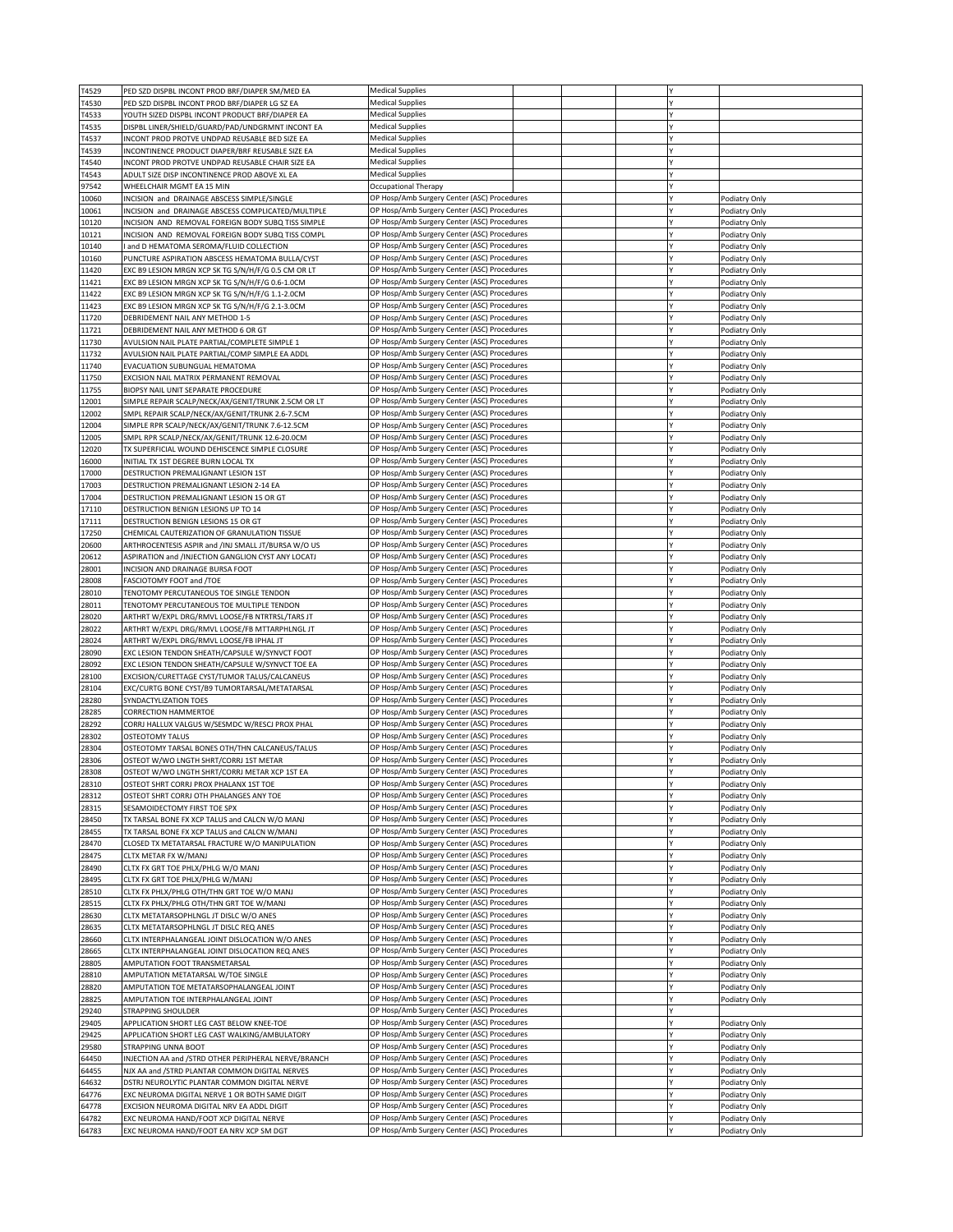| S9325          | ACUPUNCT W/O STIMUL 15 MIN                                                                          | Pain Management Procedures                                       |  |    |                                |
|----------------|-----------------------------------------------------------------------------------------------------|------------------------------------------------------------------|--|----|--------------------------------|
|                | HIT PAIN MANAGEMENT INFUSION; PER DIEM                                                              | Pain Management Procedures                                       |  |    |                                |
| S9326          | HIT CONT PAIN MGMT INFUS; CARE COORD PER DIEM                                                       | Pain Management Procedures                                       |  |    |                                |
| S9327          | HIT INTERMIT PAIN MGMT INFUS; CARE COORD DIEM                                                       | Pain Management Procedures                                       |  |    |                                |
| S9328          | HIT IMPLANTED PUMP PAIN MGMT INFUS; PER DIEM                                                        | Pain Management Procedures                                       |  |    |                                |
| 99509          | HOME VISIT ASSISTANCE DAILY LIV AND PRSONAL CARE                                                    | Personal Care Services                                           |  |    |                                |
| S5120          | CHORE SERVICES; PER 15 MINUTES                                                                      | Personal Care Services                                           |  |    |                                |
| S5121          | CHORE SERVICES; PER DIEM                                                                            | Personal Care Services                                           |  |    |                                |
| S5125          | ATTENDANT CARE SERVICES; PER 15 MINUTES                                                             | Personal Care Services                                           |  |    |                                |
| S5126          | ATTENDANT CARE SERVICES; PER DIEM                                                                   | Personal Care Services                                           |  |    |                                |
| S5130          | HOMEMAKER SERVICE NOS; PER 15 MINUTES                                                               | Personal Care Services                                           |  |    |                                |
| 55130          | HOMEMAKER SERVICE NOS; PER 15 MINUTES                                                               | Personal Care Services                                           |  |    |                                |
| S5131          | HOMEMAKER SERVICE NOS; PER DIEM                                                                     | Personal Care Services                                           |  |    |                                |
| S5135          | COMPANION CARE ADULT : PER 15 MINUTES                                                               | Personal Care Services                                           |  |    |                                |
| S5136          | COMPANION CARE ADULT ; PER DIEM                                                                     | Personal Care Services                                           |  |    |                                |
| S5140          | FOSTER CARE ADULT; PER DIEM                                                                         | Personal Care Services                                           |  |    |                                |
| S5141          | FOSTER CARE ADULT; PER MONTH                                                                        | Personal Care Services                                           |  |    |                                |
| S5150          | UNSKILLED RESPITE CARE NOT HOSPICE; PER 15 MIN                                                      | Personal Care Services                                           |  |    |                                |
| S5151          | UNSKILLED RESPITE CARE NOT HOSPICE; PER DIEM<br>APPL MODALITY 1 OR GT AREAS PARAFFIN BATH           | Personal Care Services                                           |  |    |                                |
| 97018          | APPLICATION MODALITY 1 OR GT AREAS WHIRLPOOL                                                        | Physical Therapy                                                 |  |    |                                |
| 97022          | APPL MODALITY 1 OR GT AREAS ELEC STIMJ EA 15 MIN                                                    | Physical Therapy                                                 |  |    |                                |
| 97032<br>97033 | APPL MODALITY 1 OR GT AREAS IONTOPHORESIS EA 15 MIN                                                 | Physical Therapy<br>Physical Therapy                             |  |    |                                |
| 97035          | APPL MODALITY 1 OR GT AREAS ULTRASOUND EA 15 MIN                                                    | Physical Therapy                                                 |  |    |                                |
| 97110          | THERAPEUTIC PX 1/> AREAS EACH 15 MIN EXERCISES                                                      | Physical Therapy                                                 |  |    |                                |
| 97112          | THER PX 1/> AREAS EACH 15 MIN NEUROMUSC REEDUCAJ                                                    | Physical Therapy                                                 |  |    |                                |
| 97113          | THER PX 1 OR GT AREAS EACH 15 MIN AQUA THER W/XERSS                                                 | Physical Therapy                                                 |  |    |                                |
| 97140          | MANUAL THERAPY TOS 1/> REGIONS EACH 15 MINUTES                                                      | Physical Therapy                                                 |  |    |                                |
| 97162          | PT EVAL MOD COMPLEX 30 MIN                                                                          | Physical Therapy                                                 |  | N  | No PA for initial eval         |
| 97530          | THERAPEUT ACTVITY DIRECT PT CONTACT EACH 15 MIN                                                     | Physical Therapy                                                 |  |    |                                |
| 97750          | PHYSICAL PERFORMANCE TEST MEAS W REPRT EA 15 MIN                                                    | Physical Therapy                                                 |  |    |                                |
| 97760          | ORTHOTICS MGMT AND TRAING INITIAL ENCTR EA 15 MINS                                                  | Physical Therapy                                                 |  |    |                                |
| 97763          | ORTHOTICS/PROSTH MGMT &/TRAINJ SBSQ ENCTR 15 MIN                                                    | Prosthetics & Orthotics                                          |  |    |                                |
| A5500          | DIAB ONLY FIT CSTM PREP AND SPL SHOE MX DNSITY INSRT                                                | Prosthetics & Orthotics                                          |  |    |                                |
| A5501          | DIAB ONLY FIT CSTM PREP AND SPL SHOE MOLD PTS FT                                                    | Prosthetics & Orthotics                                          |  |    |                                |
| A5503          | DIAB ONLY MOD SHOE/CSTM MOLD ROLLER/ROCKR BOTTOM                                                    | Prosthetics & Orthotics                                          |  |    |                                |
| <b>15504</b>   | DIAB ONLY MOD SHOE/CSTM MOLD SHOE W/WEDGE SHOE                                                      | Prosthetics & Orthotics                                          |  |    |                                |
| 45505          | DIAB ONLY MOD SHOE/CSTM MOLD SHOE W/MT BAR SHOE                                                     | Prosthetics & Orthotics                                          |  |    |                                |
| A5506          | DIAB ONLY MOD SHOE/CSTM MOLD SHOE W/OFF SET HEEL                                                    | Prosthetics & Orthotics                                          |  |    |                                |
| A5507          | DIAB ONLY NOS MOD SHOE/CSTM MOLD SHOE PER SHOE                                                      | Prosthetics & Orthotics                                          |  | l٧ |                                |
| 45512          | FOR DIAB ONLY MX DNSITY INSRT DIR FORMD PRFAB EA                                                    | Prosthetics & Orthotics                                          |  |    |                                |
| A5513          | DIA ONLY MX DEN INSRT CSTM FRM MDL PT FT CF EA                                                      | Prosthetics & Orthotics                                          |  |    |                                |
| A5514          | DIAB ONLY MX DEN INSRT DIRECT CARV CUSTOM FAB EA                                                    | Prosthetics & Orthotics                                          |  |    |                                |
| 92507          | TX SPEECH LANG VOICE COMMJ and /AUDITORY PROC IND                                                   | Speech Therapy                                                   |  |    |                                |
| 92526          | TX SWALLOWING DYSFUNCTION&/ORAL FUNCJ FEEDING                                                       | Speech Therapy                                                   |  |    |                                |
| A0100<br>A0110 | NONEMERGENCY TRANSPORTATION; TAXI<br>NONEMERG TRNSPRT and BUS INTRA-/INTERSTATE CARRIER             | <b>Transportation Services</b><br><b>Transportation Services</b> |  |    |                                |
| A0120          | NONEMERG TRNSPRT: MINI-BUS MTN AREA/OTH SYS                                                         | <b>Transportation Services</b>                                   |  |    |                                |
|                |                                                                                                     |                                                                  |  |    |                                |
|                |                                                                                                     |                                                                  |  |    |                                |
| A0130          | NONEMERGENCY TRANSPORTATION: WHEELCHAIR VAN                                                         | <b>Transportation Services</b>                                   |  |    |                                |
| A0160          | NONEMERG TRNSPRT: PER MILE-CASE/SOCIAL WORKER                                                       | <b>Transportation Services</b>                                   |  |    |                                |
| A0170          | TRANSPORTATION ANCILLARY: PARKING FEES TOLLS OTH<br>AMBULANCE WAITING TIME ONE-HALF HOUR INCREMENTS | <b>Transportation Services</b><br><b>Transportation Services</b> |  |    |                                |
| A0420<br>40422 | AMB OXYGEN AND O2 SUPPLIES LIFE SUSTAINING SITUATION                                                | <b>Transportation Services</b>                                   |  |    |                                |
| A0424          | EXTRA AMBULANCE ATTENDANT GROUND OR AIR ;                                                           | <b>Transportation Services</b>                                   |  |    |                                |
| A0425          | GROUND MILEAGE PER STATUTE MILE                                                                     | <b>Transportation Services</b>                                   |  |    |                                |
| A0426          | AMB SERVICE ALS NONEMERGENCY TRANSPORT LEVEL 1                                                      | <b>Transportation Services</b>                                   |  |    |                                |
| 40428          | AMBULANCE SERVICE BLS NONEMERGENCY TRANSPORT                                                        | <b>Transportation Services</b>                                   |  |    |                                |
| A0999          | UNLISTED AMBULANCE SERVICE                                                                          | <b>Transportation Services</b>                                   |  |    |                                |
| S0209          | WHEELCHAIR VAN MILEAGE PER MILE                                                                     | <b>Transportation Services</b>                                   |  |    |                                |
| S0215          | NON-EMERGENCY TRANSPORTATION; PER MILE                                                              | <b>Transportation Services</b>                                   |  |    |                                |
| T2003          | NON-EMERGENCY TRANSPORTION, ENCOUNTER/TRIP                                                          | <b>Transportation Services</b>                                   |  |    |                                |
| T2004          | NON-EMERG TRNSPRT; COMMERCIAL CARRIER MULTI-PASS                                                    | <b>Transportation Services</b>                                   |  |    |                                |
| T2005          | NONEMERGENCY TRANSPORTATION; STRETCHER VAN                                                          | <b>Transportation Services</b>                                   |  |    |                                |
| T2038          | COMMUNITY TRANSITION WAIVER; PER SERVICE                                                            | <b>Transportation Services</b>                                   |  |    |                                |
| T2039          | VEHICLE MODIFICATIONS WAIVER; PER SERVICE                                                           | <b>Transportation Services</b>                                   |  |    |                                |
| T2049          | NON-EMERG TRNSPRT; STRETCHER VAN MILEAGE; MILE                                                      | <b>Transportation Services</b>                                   |  |    |                                |
| 28899          | UNLISTED PROCEDURE FOOT/TOES                                                                        | Unlisted/Miscellaneous                                           |  |    | Podiatry Only                  |
| 73605          | URINLS DIP STICK/TABLET REAGNT NON-AUTO MICRSCPY                                                    | Unlisted/Miscellaneous                                           |  |    |                                |
| 73606          | URNLS DIP STICK/TABLET RGNT NON-AUTO W/O MICRSCP                                                    | Unlisted/Miscellaneous                                           |  |    |                                |
| 73607          | URINALYSIS MICROSCOPIC ONLY                                                                         | Unlisted/Miscellaneous                                           |  |    |                                |
| 73608          | BLOOD COUNT SMEAR MCRSCP W/MNL DIFRNTL WBC COUNT                                                    | Unlisted/Miscellaneous                                           |  | l٧ |                                |
| 73609<br>73610 | BLOOD COUNT SPUN MICROHEMATOCRIT<br>BLOOD COUNT HEMOGLOBIN                                          | Unlisted/Miscellaneous<br>Unlisted/Miscellaneous                 |  |    |                                |
| 73611          | BLOOD COUNT COMPLETE AUTO AND AUTO DIFRNTL WBC                                                      | Unlisted/Miscellaneous                                           |  |    |                                |
| 73612          | BLOOD COUNT RED BLOOD CELL AUTOMATED                                                                | Unlisted/Miscellaneous                                           |  |    |                                |
| 73613          | BLOOD COUNT LEUKOCYTE WBC AUTOMATED                                                                 | Unlisted/Miscellaneous                                           |  |    |                                |
| 73614          | SEDIMENTATION RATE RBC NON-AUTOMATED                                                                | Unlisted/Miscellaneous                                           |  |    |                                |
| 73615          | SEDIMENTATION RATE RBC AUTOMATED                                                                    | Unlisted/Miscellaneous                                           |  |    |                                |
| 92551          | SCREENING TEST PURE TONE AIR ONLY                                                                   | Unlisted/Miscellaneous                                           |  |    |                                |
| 92551          | SCREENING TEST PURE TONE AIR ONLY                                                                   | Unlisted/Miscellaneous                                           |  |    |                                |
| 92557          | COMPRE AUDIOMETRY THRESHOLD EVAL SP RECOGNIJ                                                        | Unlisted/Miscellaneous                                           |  |    |                                |
| 94660          | CPAP VENTILATION CPAP INITIATION&MGMT                                                               | Unlisted/Miscellaneous                                           |  |    |                                |
| 94760          | NONINVASIVE EAR/PULSE OXIMETRY SINGLE DETER                                                         | Unlisted/Miscellaneous                                           |  |    |                                |
| 97028          | APPL MODALITY 1 OR GT AREAS ULTRAVIOLET                                                             | Unlisted/Miscellaneous                                           |  |    |                                |
| 97803          | MEDICAL NUTRITION RE-ASSMT&IVNTJ INDIV EA 15 MIN                                                    | Unlisted/Miscellaneous                                           |  |    |                                |
| 99202<br>99203 | OFFICE/OUTPATIENT NEW SF MDM 15-29 MINUTES<br>OFFICE/OUTPATIENT NEW LOW MDM 30-44 MINUTES           | Unlisted/Miscellaneous<br>Unlisted/Miscellaneous                 |  |    | Podiatry Only<br>Podiatry Only |